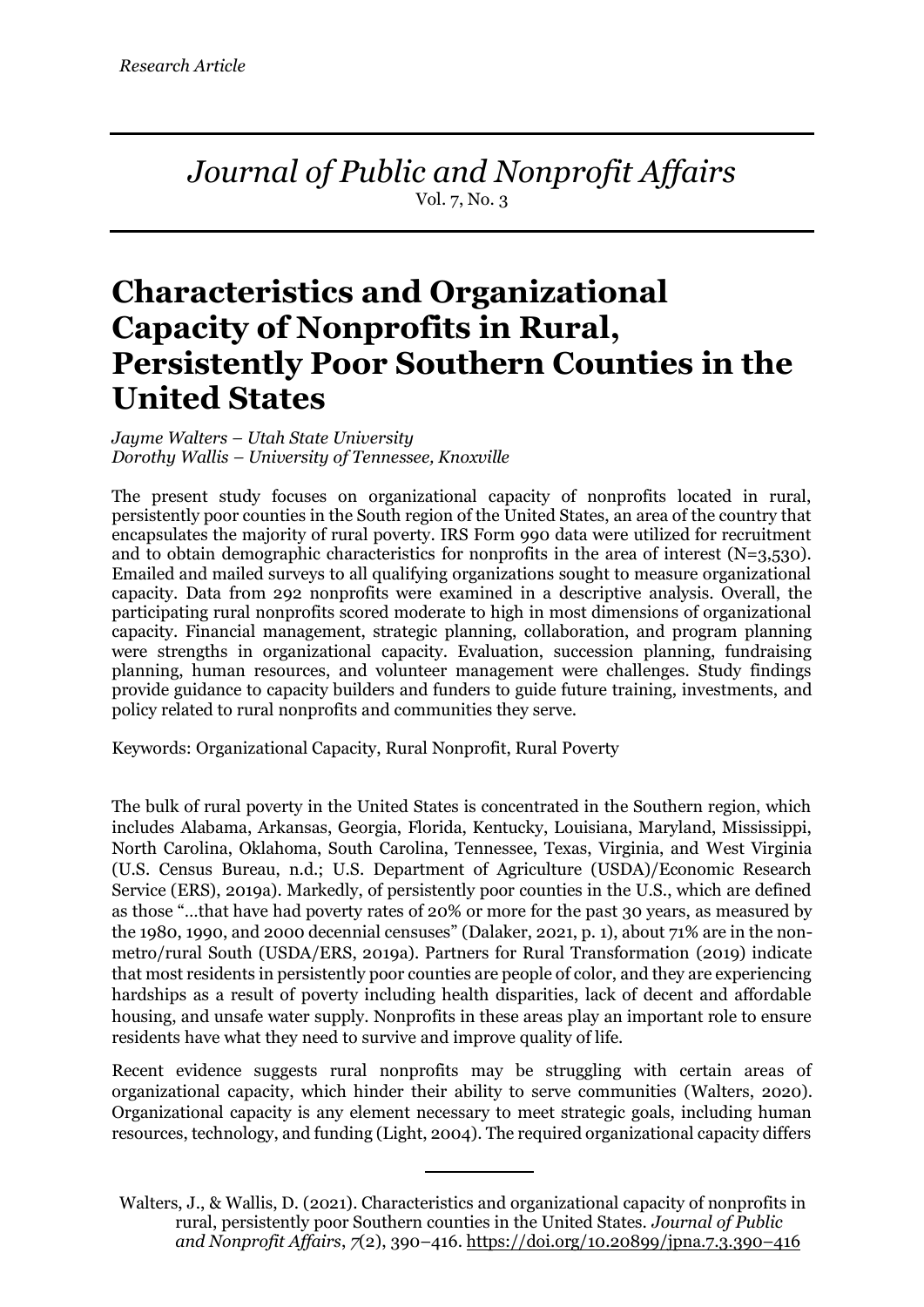among organizations and depends on mission and contextual factors like geography (Andersson et al., 2016; Walters, 2020; 2021). As minimal empirical evidence exists (Walters, 2020), the present study seeks to expand knowledge about rural nonprofits and their organizational capacity while raising awareness of an extremely vulnerable region—the rural, persistently poor South.

#### **Background**

#### *The Rural South*

For the past 60 years, rural poverty rates have outpaced those of urban areas in the U.S. (Weber & Miller, 2017). The amount of impoverished rural individuals residing in highpoverty counties nearly tripled from 17% in 1999 to 45% in 2013 (Weber & Miller, 2017). Rural counties have yet to match employment levels that existed prior to the 2008 recession (Ajilore & Willingham, 2019), and even during periods where poverty rates in the South improved, they continued to be higher than the overall poverty rates in the U.S (Southeastern Council of Foundations, 2017). As such, the South is currently home to 252 counties that are considered persistently poor and nonmetro—the largest concentration of persistently poor counties in the nation (USDA/ERS, 2019a). Figure 1 illustrates the poverty levels for Southern region states by rural, urban, and entire state (USDA/ERS, 2019b).

While rural America remains mostly Caucasian, more diversity exists in the rural South due to its history of slavery and Jim Crow segregation laws; About 90% of all rural or small-town Black residents live in the South, and about 25% of all rural or small-town Latinos reside in Texas (Housing Assistance Council, 2012; Southeastern Council of Foundations, 2017). Broken promises of land and support following the Civil War meant that many formerly enslaved individuals were forced into sharecropping to have income (Wolff, 2021). During the Great Depression, many people living in extreme poverty were formerly enslaved individuals and sharecroppers living in the rural South, and few resources were allocated to increase the vitality of these regions (Glasmeier, 2002). This disenfranchisement for Black residents continued with legal segregation of schools and public goods through Jim Crow laws (Wolff, 2021). Structural racism continues to impact Black Americans' economic mobility in the rural South, with mass incarceration increasing due to pre-trial detention, less equitable access to health care, and continued disparities in education (Ajilore, 2019; Jimenez et al., 2018; Taylor et al., 2019; Tran, 2018; Vera Institute for Justice, 2017). The lasting effects of these laws and barriers inhibit economic mobility, with poverty in the South persevering at higher rates than other rural areas (Ajilore & Willingham, 2019).

The South is experiencing a gamut of challenges related to quality of life associated with poverty. An increased number of minorities who are poor reside in rural areas in the South, and they have less access to adequate and affordable housing (Housing Assistance Council, 2012). The rural South also has the lowest levels of educational attainment (USDA/ERS, 2017a), including fewest college graduates (Singh et al., 2017). Additionally, the largest percentage of food insecure counties can be found in the South (89%), with most counties being rural (Hester, 2017). Living in rural, persistently poor counties is linked with obesity—a relationship impacted by race, age, and access to healthy foods (Bennett et al., 2011)—and bears negative effects on mental health (Ralston et al., 2019). Singh et al. (2017) note a host of physical health challenges for Southern residents including increased risks of all-cancer mortality, diabetes mortality, and homicide. Additional hardships related to rural living include increased rates of unemployed and uninsured individuals, fewer healthcare providers,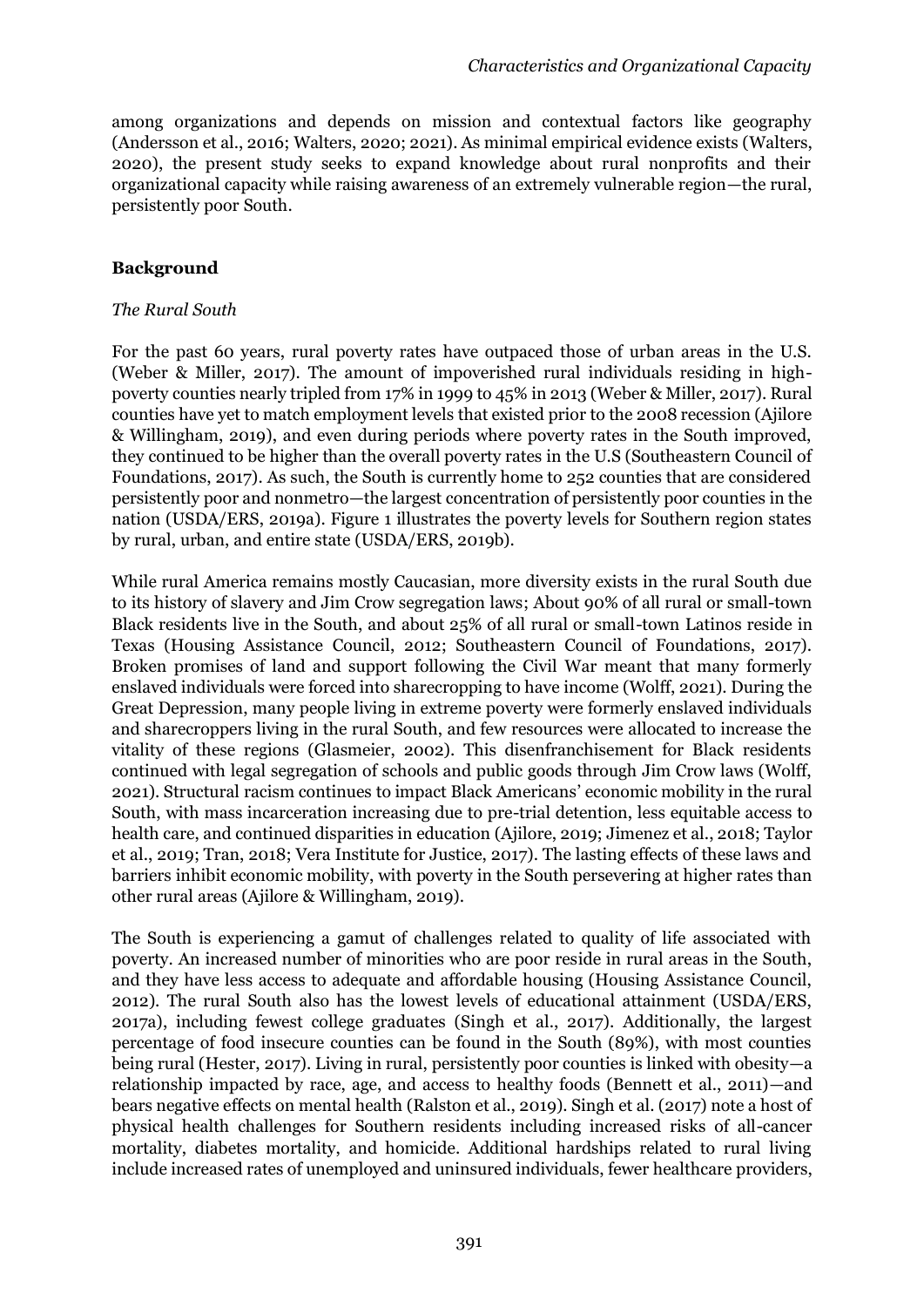

**Figure 1.** Poverty Rates of Southern Region States

Note: This figure illustrates poverty levels by percentages for Southern region states by rural, urban, and entire state (USDA/ERS, 2019b). To compare, the average U.S. poverty rates are 16.4% for rural, 12.9% for urban, and 13.9% overall (USDA/ERS, 2019b).

transportation difficulties, and reduced access to high-speed internet (National Rural Health Association, n.d.).

## *Operating a Rural Nonprofit*

Organizational capacity can be hard to define because the needs of every organization differ (Andersson et al., 2016). Light (2004) suggests that organizational capacity includes everything an organization uses to achieve its mission and goals—from furniture to programs to people. Organizational capacity impacts the ability of an agency to meet the current needs of the community as well as to adapt and change as the community needs change (De Vita & Fleming, 2001; Despard, 2016a). Measuring organizational capacity is challenging due to its multidimensionality, and capacity builders and researchers struggle to agree on the best ways to examine the construct as explored in Walters et al. (2021). Andersson et al. (2016) note that the most common organizational capacity areas include "organizational mission and vision; strategy and planning; program design and evaluation; human resources; board and management leadership; information and technology; financial systems and management; fund development; and marketing and communications" (p. 2865). These capacity areas align with parts of the nonprofit as described by De Vita & Fleming (2001): vision and mission; leadership; resources; outreach; and products and services. Further, when one part of an organization feels tension, it can impact all parts of the agency, therefore impacting the organization's overall ability to meet the needs of their stakeholders (Despard, 2016a).

Nonprofits in rural areas of the U.S. address what seem like insurmountable problems, especially in the South where persistent poverty is high. Neuhoff & Dunckelman (2011) estimate that the number of urban nonprofits is triple that of rural nonprofits, and due to this deficit, rural nonprofits are often offering a myriad of services to fill gaps in community needs—regardless of their defined missions—to ensure rural residents have a decent quality of life (Scales et al., 2013; Sobeck, 2008). Because rural nonprofits provide many differing services ranging from childcare to substance use and mental health issues (Scales et al., 2013),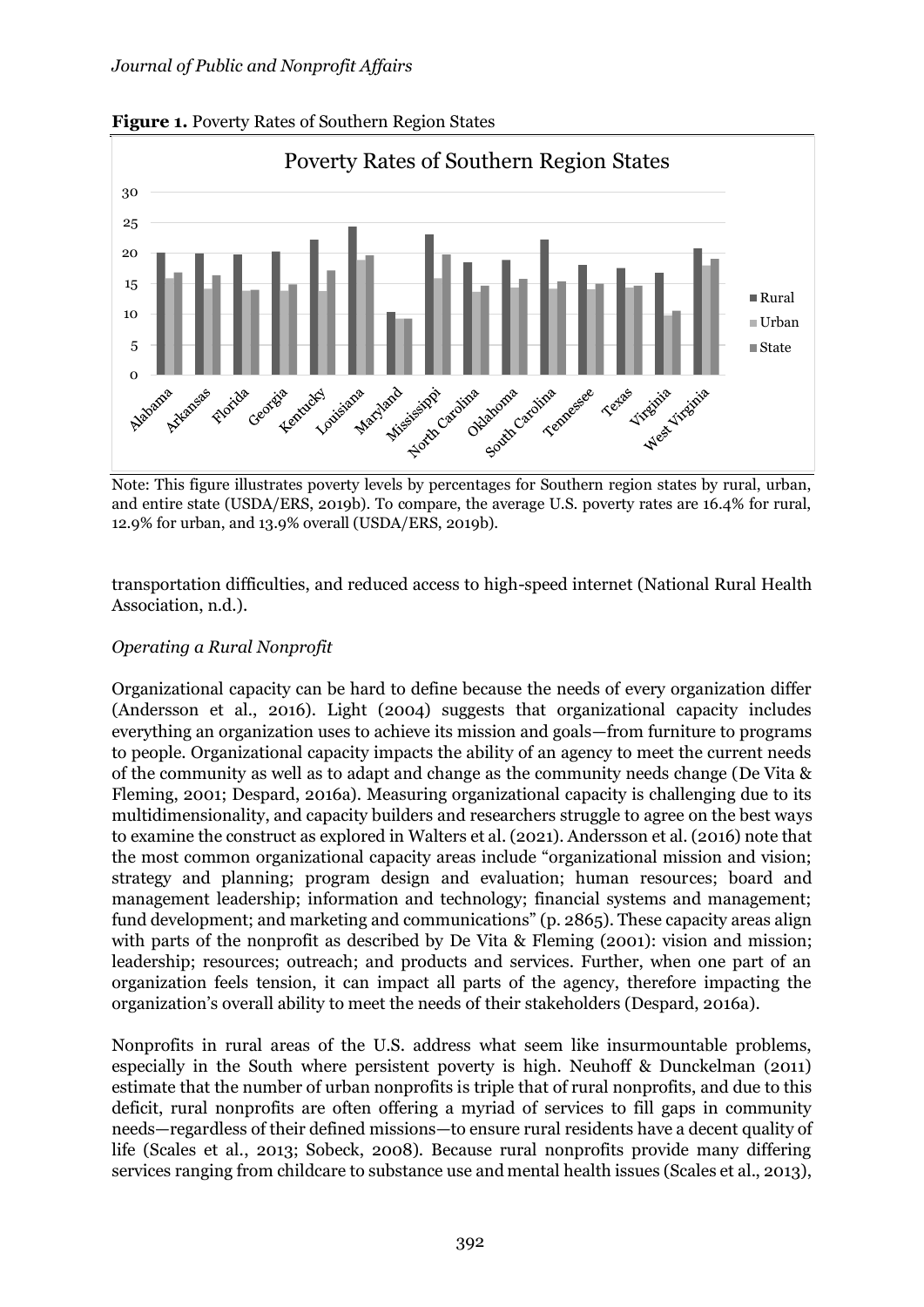they are seen by community members as trusted institutions, and therefore, individuals with specific and complex needs are more likely to reach out to them for help as opposed to large and unfamiliar public agencies (Sherman & Stanakis, 2002). While not directly addressing poverty through their missions, nonprofits, such as those in the arts realm, bring commerce and vibrancy into rural communities, providing jobs and tourism, both of which encourage growth and sustainment in these areas (e.g., Wiltz, 2016). Distressed counties have fewer nonprofits (Grønbjerg & Paarlberg, 2001), and fewer organizations means rural nonprofits likely service larger geographic areas than their urban and suburban peers, resulting in increased expenses to deliver equivalent care (Fanburg, 2011).

Though their contributions are essential, rural nonprofits confront operational struggles, particularly related to finances (Lin & Wang, 2015). Organizations in rural areas receive only six percent of federal awards (Arneal, 2015) and seven percent of donor dollars (Campbell University, 2018). More pinpointed to persistently poor areas like Appalachia, the Mississippi Delta, and Rio Grande, grants per person equated to \$50 compared to the national mean of \$451 (Partners for Rural Transformation, 2019). Financial stresses of generating enough funds through grants and donor development negatively affect rural nonprofits' organizational capacity and their ability to carry out missions (Walters, 2020). A recent scoping review on organizational capacity of rural nonprofits found strengths of innovation and problem solving, collaboration, dedicated employees, and quality programming. While these strengths can help in guiding and maintaining rural nonprofits, major areas for improvement included fundraising, staffing, and planning (Walters, 2020). Of the 15 articles included in the scoping review, 14 studies noted that insufficient funding impacted the organizations' missions, strategic planning, and program design, all of which impact the ability to provide services to the community (Walters, 2020).

Few studies specifically focus on organizational capacity of rural nonprofits in the South. One study about a water-monitoring program in rural Alabama discussed factors that impeded success including few volunteers, minimal people with means to donate, and lack of knowledge about mission and necessity of services (Deutsch et al., 2009). In another investigation about nonprofits in the rural Mississippi Delta area, findings indicated that "collaborative, interdisciplinary programs that work across sectors can better leverage resources, impacting greater change" (Kerstetter et al., 2014, p. 267). Browne et al. (2016) examined organizations providing substance abuse treatment in the rural South and identified several capacity issues such as inadequate funds to implement evidence-based treatment, limited partners, insufficient collaborative processes to enable coordinated care, outdated technology, minimal transportation options, and stigma attached to seeking treatment in rural communities.

Another study from the Mississippi Delta region found that nonprofits relied upon government grants and contracts to provide services and were doubtful of donors' willingness to give to nonprofits other than universities and churches (Besel et al., 2011). Edwards et al. (2014) acknowledged struggles with gaining and maintaining human capital to support programming in the rural South. In an evaluation of domestic violence and child victimization programming in rural nonprofits, organizations prior to receiving federal funding were strong in capacity areas related to mission and vision, volunteer management, and acquisition of inkind donations but struggled with evaluation, long-range sustainability planning, budgeting, policy development, and professional development of staff and volunteers (Klein et al., 2009). Additionally, rural nonprofits were faced with conflict-of-interest issues (mainly with funding) as staff and board members were serving multiple organizations (Klein et al., 2009).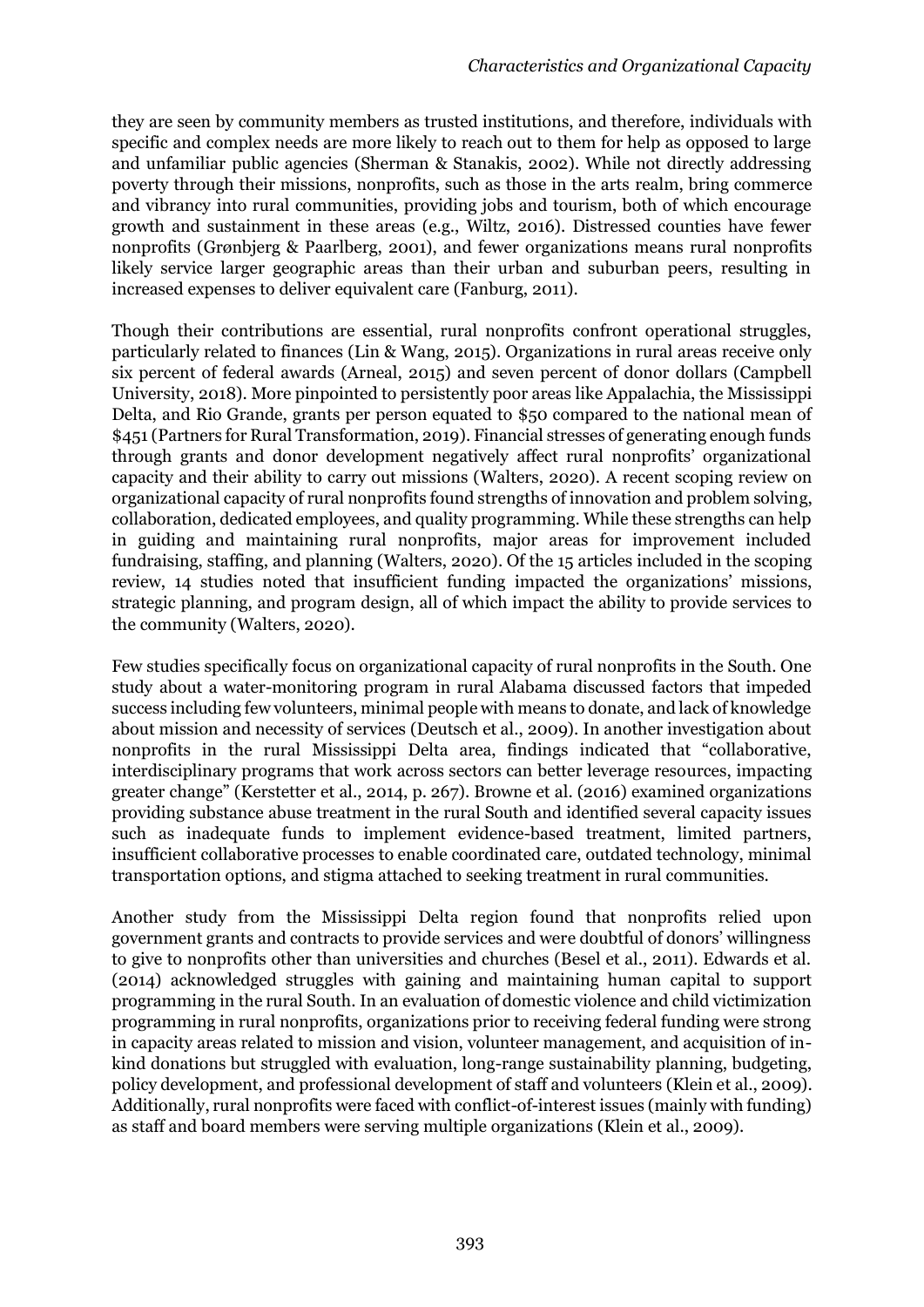Minzner et al. (2014) evaluated the Compassion Capital Fund Demonstration Program—one of the nation's largest capacity building initiatives. This program funded nonprofits specifically for organizational, program, revenue, and leadership development, as well as community engagement. When funding for capacity building was received, all nonprofits improved significantly in each of the examined capacity domains (Minzner et al., 2014); however, this may not always be available to rural nonprofits as they are overall less likely to receive additional funding when compared to their urban counterparts (Arneal, 2015; Campbell University, 2018). With rural nonprofits less likely to receive these funds, often they rely on collaboration to produce greater change in their community (Walker, 2017). Rural nonprofits are creative in their ability to collaborate, advocate, and promote public good (Salamon, 2014; Walters, 2021), and more information is needed on how these strengths can translate into capacity building.

# **Purpose of the Present Study**

This study's overall goal is to develop a better understanding of nonprofits that serve one of the most impoverished areas of the U.S.—rural, persistently poor counties of the South. The first study objective is to describe characteristics of 501(c)3 nonprofits in the area of interest. This can inform the dialogue about programs offered, as well as potential service gaps, in communities with high poverty and the innumerable issues that accompany it. The second study objective is to establish a baseline knowledge of organizational capacity in nonprofits located in rural, persistently poor counties. As few empirical studies exist on rural nonprofits, data from this objective lay the groundwork by identifying organizational strengths and weaknesses. In practice, this study can provide contextual guidance, which is currently nonexistent, for capacity builders and management support organizations in their efforts to educate staff and volunteers in rural nonprofits on best practices in increasing capacity and means to meet their missions. Additionally, this initial investigation delivers insight to funders—both private and public—about organizational capacity elements that need their attention in rural nonprofits.

Many organizational capacity challenges in rural nonprofits have been traced back to financial health (Walters, 2020), while financial investments from private and public sources lag considerably in rural areas, especially in persistently poor counties (Arneal, 2015; Campbell University, 2018; Center on Philanthropy, 2010; Clyburn, 2014; Kneebone, 2016). Lack of organizational capacity could be one reason for minimal investments in rural nonprofits. At the federal level, some policymakers hold the belief that *even if* more grant opportunities were made available in rural, persistently poor counties, the nonprofits in these regions may not have organizational capacity to apply, be competitive, and manage funds (Clyburn, 2014; Kneebone, 2016). Empirical evidence identifying rural nonprofits' strengths and challenges related to organizational capacity can educate policymakers and funders to ensure wellinformed appropriation decisions are made. Finally, studying rural organizations advances research for the rural U.S., which is studied to a lesser extent than urban areas (Thomas et al., 2011).

# **Methods**

This study was approved in April 2019 by the Institutional Review Board of the University of Tennessee, Knoxville with data collection occurring in May and June 2019.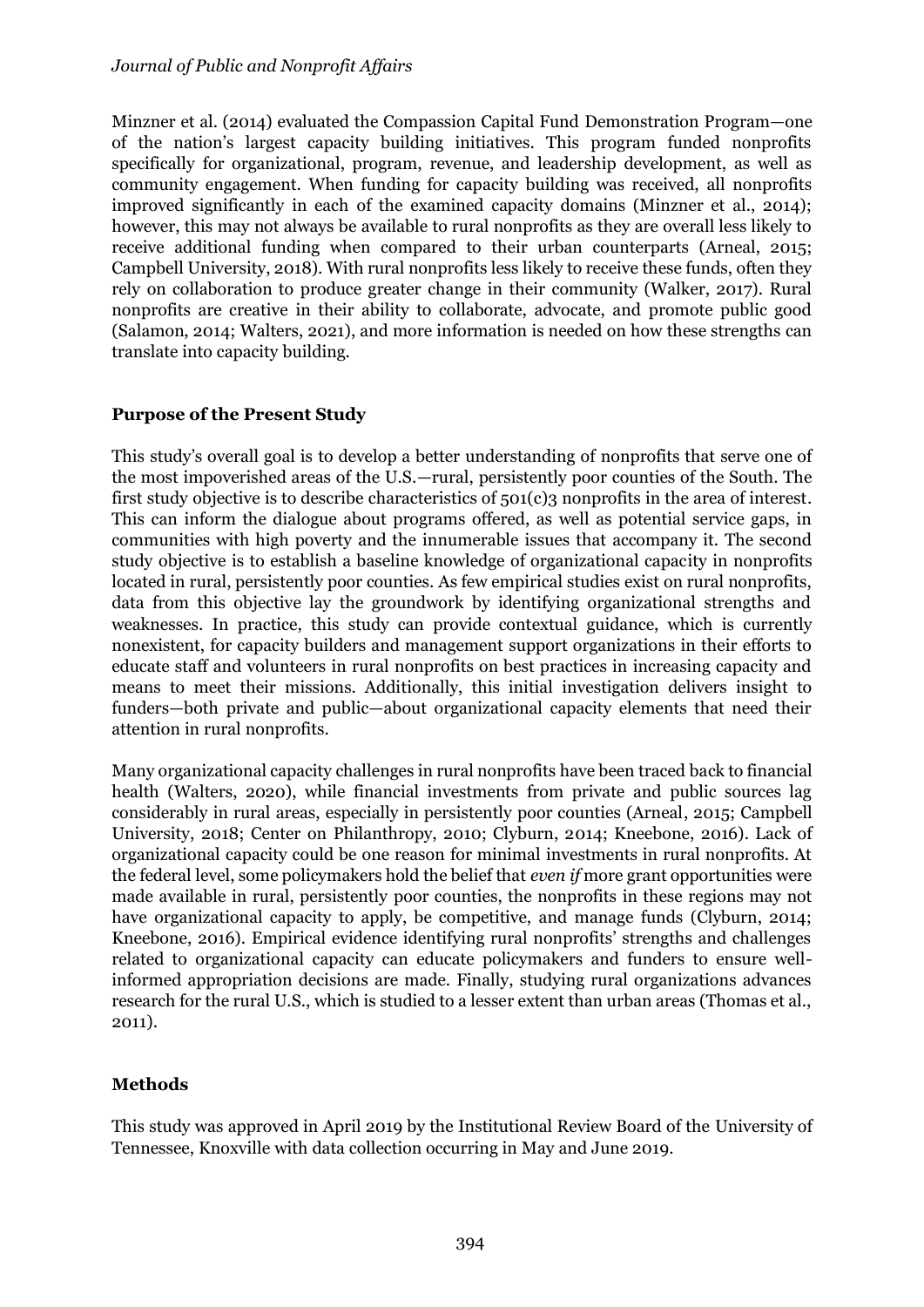# *Participants*

This study's population of interest is registered, 501(c)3 nonprofit organizations located in rural, persistently poor counties in the Southern region of the U.S.

*Nonprofits.* Nonprofits coded by the Internal Revenue Service (IRS) as  $501(c)(3)$ organizations were targeted (IRS, 2017). The National Taxonomy of Exempt Entities (NTEE) categorizes 26 major groups of nonprofits that fall under 10 broader categories [\(list available](https://nccs.urban.org/project/national-taxonomy-exempt-entities-ntee-codes)  [here;](https://nccs.urban.org/project/national-taxonomy-exempt-entities-ntee-codes) National Center for Charitable Statistics, n.d.). The only organizations excluded from this study were revoked, defunct/merged, and in the unknown category.

*Persistent Poverty.* The Economic Research Service (ERS) tracks persistent poverty at the county level—characterized as counties with 20% or more poverty over the past four census cycles. Of the 353 counties considered persistently poor in the U.S., 301 are nonmetro, and about 84% of those are in the Southern region (USDA/ERS, 2019a).

*Southern Region*. Per the U.S. Census Bureau (n.d.), the Southern region consists of 15 states plus District of Columbia: Alabama, Arkansas, Georgia, Florida, Kentucky, Louisiana, Maryland, Mississippi, North Carolina, Oklahoma, South Carolina, Tennessee, Texas, Virginia, and West Virginia. Maryland and District of Columbia were not included in this study as they do not have persistently poor, rural counties.

*Rural*. This study uses the ERS definition of 'nonmetro' counties as rural: "Nonmetro counties are outside the boundaries of metro areas and have no cities with 50,000 residents or more" (USDA/ERS, 2017b).

# *Sampling Procedures*

To identify nonprofits, a custom dataset with IRS Form 990 data was purchased from GuideStar by Candid (2019). Of the participants of interest, data were extracted for 3,530 501(c)3 nonprofits in persistently poor, rural counties in the Southern region. Because the population is identifiable, total population sampling strategy was employed.

# *Data Collection*

First, to identify characteristics, data for all 3,530 nonprofits were collected from 2016 990 tax forms via the GuideStar by Candid (2019) dataset. To ascertain levels of organizational capacity, a QuestionPro survey was emailed to senior-level decision makers of nonprofits (e.g., executive director or board president) who had discoverable email addresses (1,493 out of 3,530). Follow-up emails were sent at two and four weeks after the initial invitation. In the fifth week, organizations who did not respond to email invitations or did not have discoverable emails (3,311 nonprofits) received mailed surveys. Approximately 292 organizations completed all demographics and at least one area of the organizational capacity measurement, equating to a less than 8% response rate.

*Incentives*. An East Tennessee nonprofit capacity builder, Alliance for Better Nonprofits (ABN) provided complimentary online trainings (valued at \$25 to \$75) related to organizational capacity (e.g., fundraising, strategic planning, board member recruitment) as an incentive at the conclusion of their participation. Incentives were not contingent on full completion.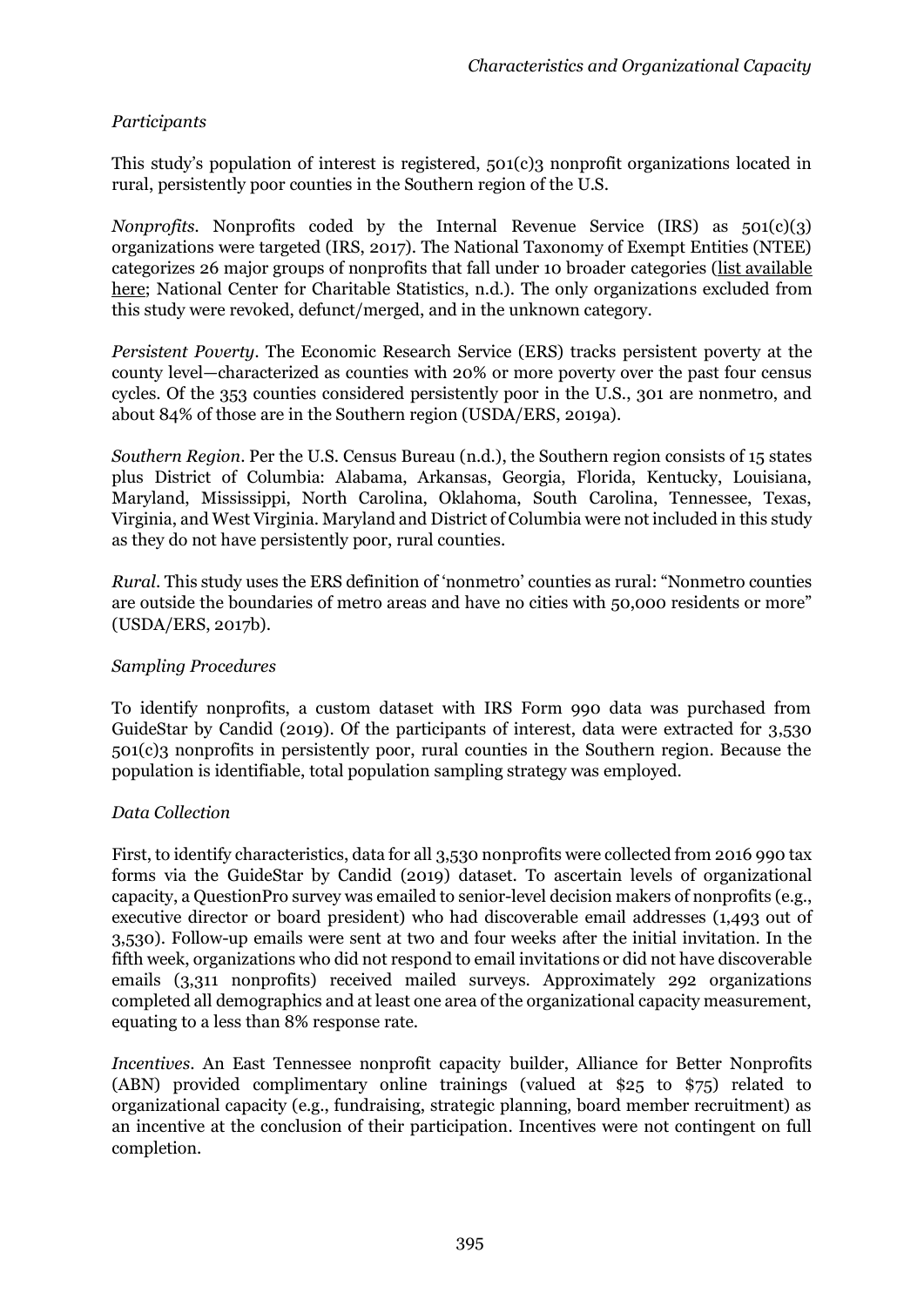# *Measurement*

The full survey was 77 questions. On average, respondents completed the survey in nine minutes. The survey was not anonymous so that responses could be matched with 990s.

*Age*. Date of legal formation from the 990 was used to calculate organization age, rounded to the nearest year.

*NTEE Major Category*. 501(c)3 nonprofits in 9 broad categories in 25 major groups were included (NCCS, n.d.).

*Number of Executive Directors in the Past Decade*. This variable solicited an exact number of people employed as executive director in the past decade.

*Tenure of Current Executive Director*. This self-report variable relates to the number of years the current executive director has been in their position.

*Total Organization Expenses*. Total expenses from 990s includes grants paid, benefits paid to members, employee salaries and benefits, fundraising expenses, and other expenses.

*Total Organization Revenue*. The total revenue variable is collected from 990s and includes all types of organizational revenue.

*Total Organization Assets at End of Year*. The total organization assets at end of year can be found in the balance sheet section of 990s.

*Total Contributions, Grants, and Gifts*. Also from 990s, the total contributions, grants, and grants variable includes these streams of revenue for one year.

*Organizational Life Stage*. Organizational life stage refers to the idea that organizations are like organisms, and through natural development process, organizations enter, go through, and reenter stages of existence (e.g., birth, death; Andersson et al., 2016). The following life stage framework from Andersson et al. (2016) was utilized for this study: start-up; growth; maturity; decline; and turnaround. Respondents were provided with a definition of each stage and asked to choose which stage reflects their organization.

*Organizational Capacity*. For the present study, a measurement tool was sought that most aligned with 1) the primary goal of the study (building awareness for and identifying gaps in organizational capacity in nonprofits in persistently poor, rural southern counties); 2) all parts of a nonprofit as outlined by De Vita & Fleming (2001); and 3) the most common organizational capacity areas as suggested by Andersson et al. (2016). More than 100 organizational capacity assessments were examined. In sum, most of the existing assessments were not conducive to the present study because they took too long to complete, required multiple people to respond, or did not align with the chosen goals or frameworks for this investigation.

Knoxville Leadership Foundation (KLF) and ABN granted permission to utilize their measurement tool that assesses organizational capacity and closely aligns with the selected frameworks described above for the present study (2017). The main focus of the assessment is structural capacity, which is meant to assess if nonprofits have basic components of organizational capacity (e.g., All of these tasks have been accomplished for our mission: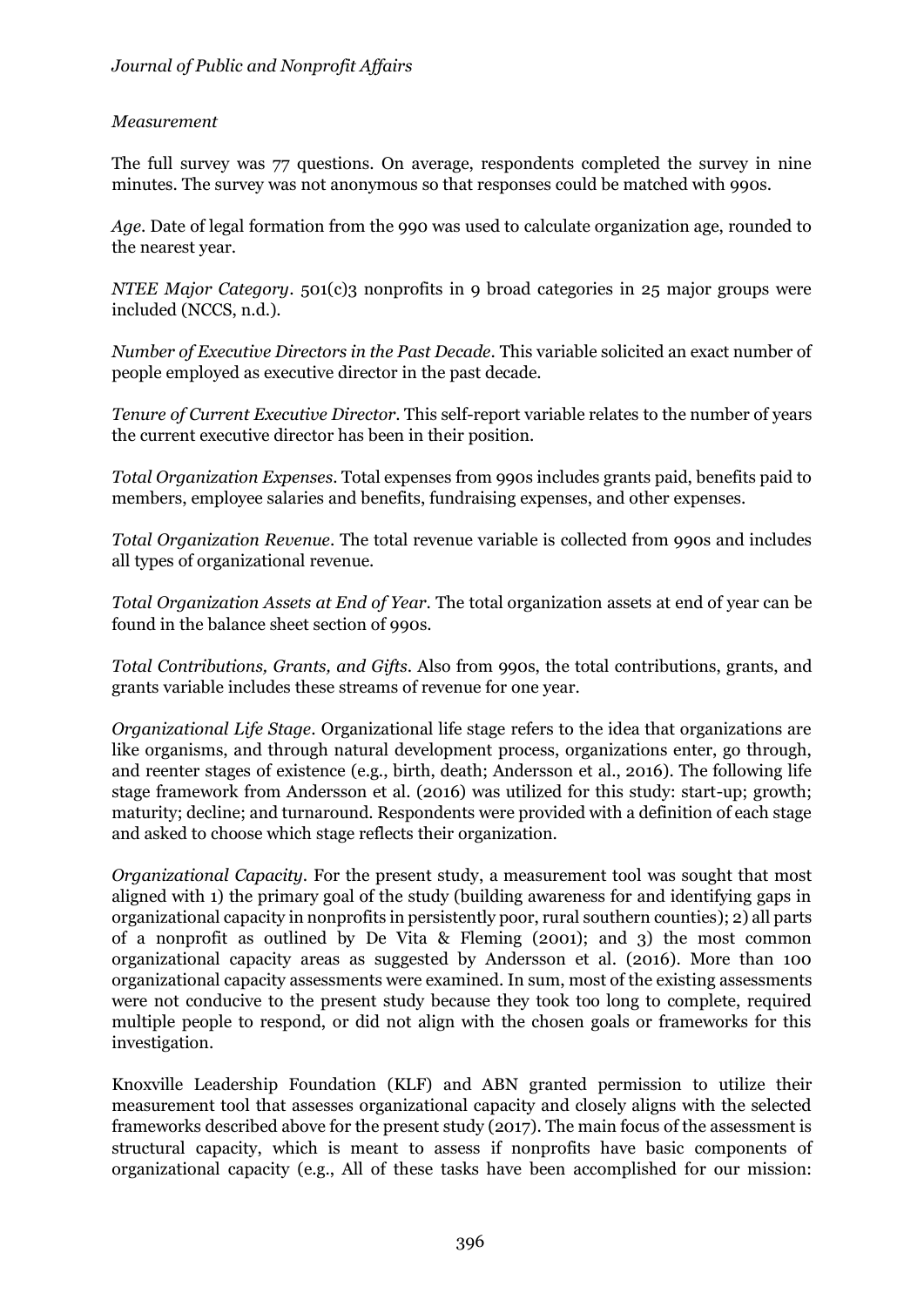developed, written, and posted.). Also, an additional area of capacity, technology, based on Fink & Engel (2006) was added. The final survey included 61 dichotomous (i.e., yes/no) items in 11 areas of organizational capacity outlined below in Table 1. The 11 areas (or subscales) are designed to be considered independently; and thus, no total score should be calculated. A reliability analysis for each capacity area (subscale) was conducted, shown in Table 1.

Considering the variability of the reliability in the subscales of the present organizational capacity assessment (from poor to good), Walters et al. (2021) examines the complexity of measurement issues with organizational capacity and conducts an exploratory factor analysis (EFA) on the present assessment using these same data. The EFA reduced the organizational capacity area subscales to four with 36 items. These new subscales were named Organizational Identity ( $\alpha$ =0.83); Fund Development ( $\alpha$ =0.69); Volunteers ( $\alpha$ =0.82); and Organizational Procedures ( $\alpha$ =0.91; Walters et al., 2021). The EFA strengthened the assessment for the present sample, though more testing is needed with larger samples of rural nonprofits and perhaps, non-rural nonprofits. In the current study, the investigators maintained the assessment in its original state for two reasons: 1) The study is descriptive in nature and stakeholders (e.g., capacity builders, funders) may benefit from the foundational information provided about rural nonprofits in persistently poor, rural counties in the South; and 2) Other researchers, capacity builders, and funders may be interested in using the assessment in their own work with other types of nonprofits (rural or not).

# *Data Analysis*

To understand the makeup of the nonprofit landscape in rural, persistently poor counties in the South, as well as generate levels of organizational capacity of survey respondents, descriptive statistics were generated using SPSS (25.0). To assess for differences between participants and nonparticipants, age and total expenses were examined using a Mann-Whitney U test in SPSS as residuals had non-normal distributions.

# **Findings**

# *Characteristics of All Nonprofits in Rural, Persistently Poor Counties in the Southern U.S.*

In 2016, 3,530 nonprofits were registered in rural, persistently poor counties in the southern U.S. Figure 2 provides a geographical depiction of counties and number of nonprofits registered in each county. Considering the dispersal of nonprofits, most counties in the South have 0 to 9 registered nonprofits.

Table 2 provides a descriptive look into these organizations. Mississippi (19.4%), Kentucky (13.1%), and Georgia (11.2%) have the most nonprofits, respectively. The average nonprofit was 19.42 years old (range: 0–85; *SD*=15.45, median=16). For total organization expenses, the average was \$1,978,706.09 (range: \$0–\$275,262,652; *SD*=\$11,261,452.79). However, closer examination reveals that less than a quarter of organizations have budgets higher than \$500,000, more than 75% have budgets less than \$500,00, 46% have budgets less than \$100,000, and almost 29% have less than \$50,000. In a similar dissection of revenue, the mean revenue for 2016 was \$2,076,925.92 (range: -\$5,316,242.00–\$294,847,001.00; *SD*=\$12,138,572.43). However, 76% of nonprofits had revenue below \$500,000, 45% below\$100,000, and about 27% were below \$50,000. Exploring end of year assets, nonprofits had an average of \$3,578,734.66 (range: -\$47,690.00–\$558,783,896.00; *SD*=23,609,972.72).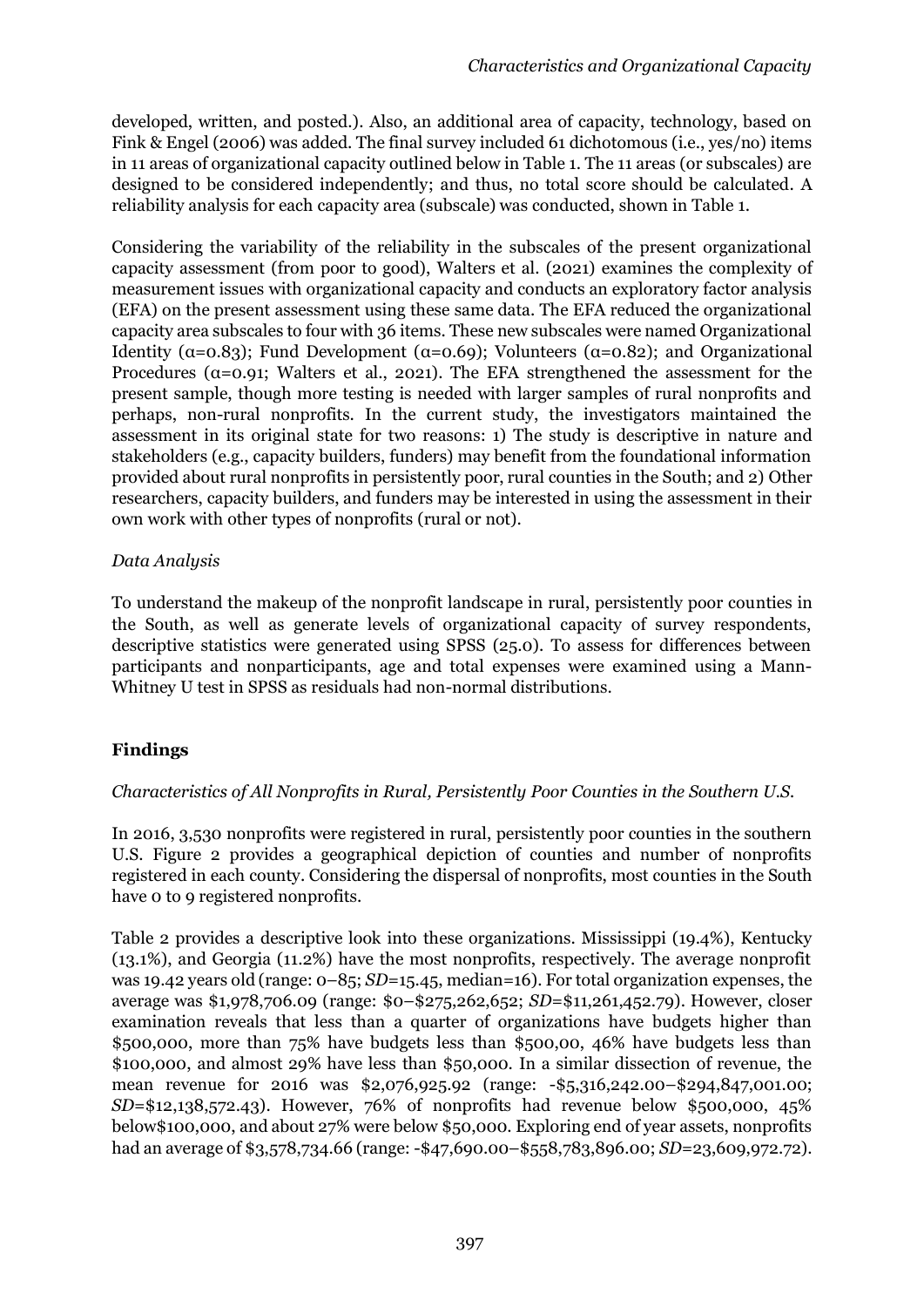| Capacity Assessment, on actural Elements—Area Demntions & Kenaphity                |                  |  |  |
|------------------------------------------------------------------------------------|------------------|--|--|
| Organizational Capacity Area Definition                                            | Cronbach's Alpha |  |  |
| Board Leadership—recruitment, involvement, and evaluation of board $\alpha = 0.49$ |                  |  |  |
| members                                                                            |                  |  |  |
| Executive Management Leadership-backgrounds and processes of                       | $\alpha = 0.52$  |  |  |
| the leadership team (paid or unpaid)                                               |                  |  |  |
| External Relations, Communications, & Marketing Strategy-                          | $\alpha = 0.57$  |  |  |
| connections with stakeholders                                                      |                  |  |  |
| Financial Systems & Management—systematic financial procedures in                  | $\alpha = 0.57$  |  |  |
| place                                                                              |                  |  |  |
| Fund Development—fundraising activities including planning, giving,                | $\alpha = 0.65$  |  |  |
| grants, and special events                                                         |                  |  |  |
| Human Resources—employee recruitment, management, and                              | $\alpha = 0.83$  |  |  |
| evaluation                                                                         |                  |  |  |
| Legal/Compliance—adherence to nonprofit laws as well as risk                       | $\alpha = 0.53$  |  |  |
| management issues                                                                  |                  |  |  |
| Program Design & Evaluation—processes utilized to design and                       | $\alpha = 0.76$  |  |  |
| evaluate programming                                                               |                  |  |  |
| Strategy & Planning—engaging in strategic planning and the presence                | $\alpha = 0.78$  |  |  |
| of mission, vision, and values                                                     |                  |  |  |
| Technology—access to technology, such as software, hardware, and                   | $\alpha = 0.74$  |  |  |
| internet, as well as uses of technology                                            |                  |  |  |
| Volunteers—processes of volunteer recruitment, management, and                     | $\alpha$ = 0.81  |  |  |
| retention                                                                          |                  |  |  |
|                                                                                    |                  |  |  |

**Table 1.** Alliance for Better Nonprofits/Knoxville Leadership Foundation Organizational Capacity Assessment, Structural Elements—Area Definitions & Reliability

Note: This table shows the definitions and Cronbach's alpha for each of the 11 organizational capacity areas (subscales) in the Alliance for Better Nonprofits/Knoxville Leadership Foundation Organizational Capacity Assessment, Structural Elements portion.

Further breakdown showed that most organizations (66.1%) had less than \$500,000 in assets. Alluding to fundraising results, rural nonprofits in the South generated on average \$641,595.20 (range: \$0–\$237,838,741.00; *SD*=\$5,056,944.65) in contributions, gifts, and grants. Nearly half, however, raised less than \$50,000.

The largest NTEE major categories are human services (39.3%), education (15.4%), and health (13.3%). As many challenges faced in the South are socially-oriented, a dissection of major NTEE groups in the human services category was conducted: Crime and Legal-Related (I)– 1.6%; Employment (J)–0.9%; Food & Nutrition (K)–1.8%; Housing and Shelter (L)–6.8%; Public Safety, Disaster Preparedness and Relief (M)–4.8%; Recreation and Sports (N)–4.7%; Youth Development (O)–3.6%; and Other Human Services (P)–15.0%.

# **Organizational Capacity of Participating Nonprofits in Rural, Persistently Poor Counties in the Southern U.S.**

# *Descriptive Statistics of Respondents*

The second objective sought to examine organizational capacity of rural nonprofits in persistently poor counties in the South. Participants completing the survey included executive directors (79.8%); board presidents (11.0%); and other (e.g., program director; 9.2%). Table 2 also displays demographic statistics of 292 organizations that completed all demographics and at least one area of the organizational capacity measurement. Each of the 14 Southern states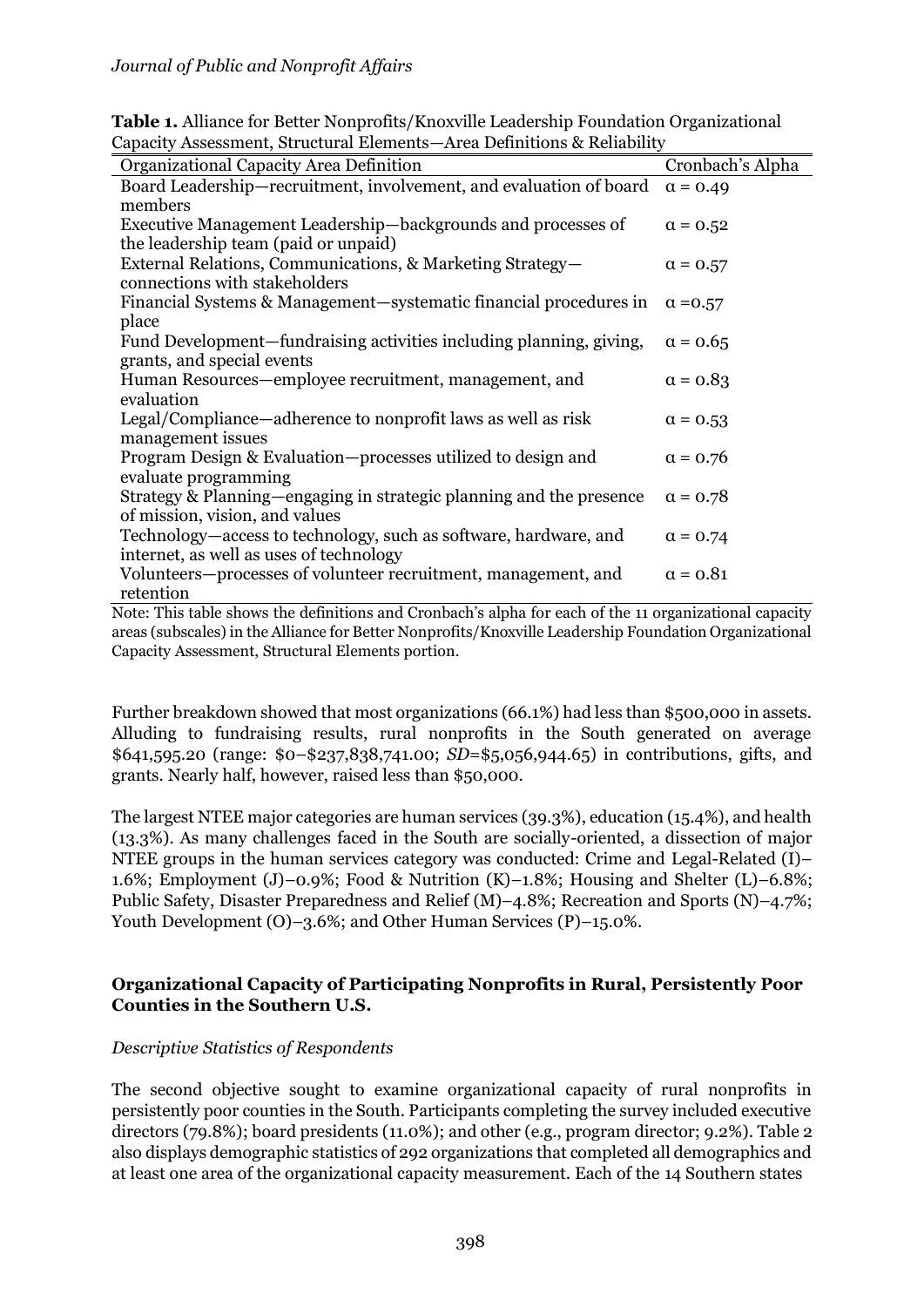N



**Figure 2.** 501(c)3 Nonprofits in Area of Interest

Number of Nonprofits  $1-9$  $10-19$  $120-39$ ZZ 40-59  $160 - 85$ 

501(c)3 Nonprofits Located in Persistently Poor, Rural Counties in the South Region  $N = 3,530$ 

Note: This figure provides a geographical depiction of persistently poor, rural counties in the South region and the corresponding number of nonprofits registered in each county.

with persistently poor counties were represented in the sample; Mississippi, Kentucky, and Georgia had the highest number of respondents, respectively. Of the 292 counties, there were nonprofits from 156 counties that participated, as shown in Figure 3.

The average responding nonprofit was a human services organization, approximately 21 years old (range: 0–74 years; *SD=*15.27), and in the maturity life stage. Participating organizations had about three executive directors in the past decade (range: 1–11; *SD=*1.56), and the current executive director had nearly an 11-year tenure (range: 1–48; *SD=*8.62). The average total expenses per organization was \$1,638,031.52 (range: \$0–\$108,515,204; *SD=\$*8,157,162.33).

Further examining expenses, most nonprofits (73%) had less than \$500,000. For revenue, the average participant brought in \$1,778,939.80 (range: -\$940.00–\$121,481,172.00; *SD*=\$8,986,078.09), though the majority (73%) had revenue below \$500,000. Regarding assets at the end of 2016, participating nonprofits on average had \$3,380,681.80 (range: - \$9,933.00–\$224,372,140.00; *SD*=\$18,889,235.74) with most (60%) having under \$500,000.

Finally, with considering contributions, gifts, and grants, the average participating organization \$549,177.38 (range: \$0–\$13,894,858.00; *SD*=\$1,491,620.70) with more than 50 percent raising less than \$100,000.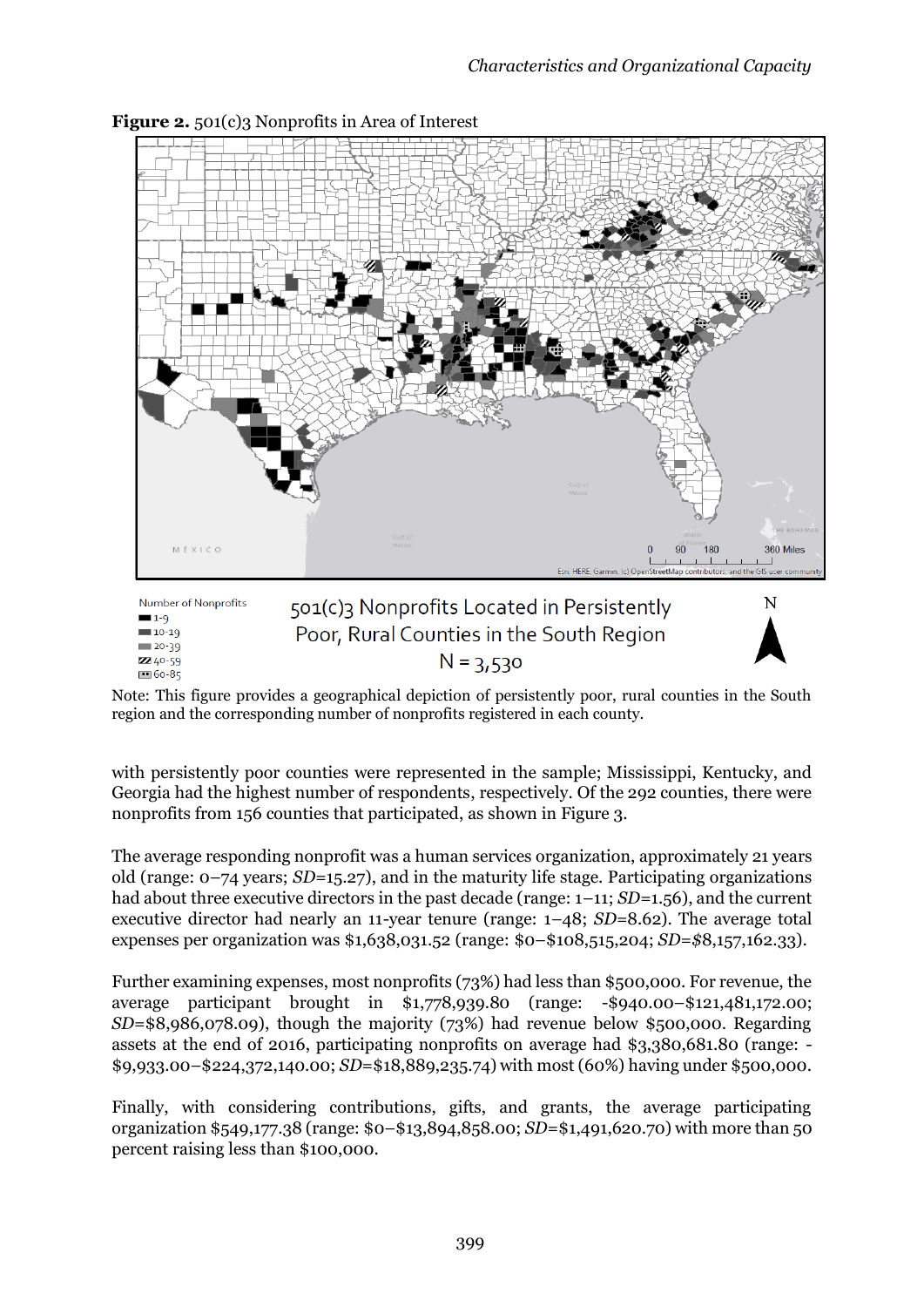|                                          | All Nonprofits $(N=3,530)$       | Participants (n=292)             |
|------------------------------------------|----------------------------------|----------------------------------|
| Organizational Variable                  | % or Mean (SD)                   | % or Mean (SD)                   |
| Age, years <sup>1</sup>                  | 19.42 (15.45)                    | 21.15(15.27)                     |
| NTEE Major Category <sup>1,2,3</sup>     |                                  |                                  |
| Arts & Culture (A)                       | 7.7                              | 11.0                             |
| Education (B)                            | 15.4                             | 13.7                             |
| Environment & Animals (C,                | 4.2                              | 7.9                              |
| D)                                       |                                  |                                  |
| Health $(E, F, G, H)$                    | 13.3                             | 11.0                             |
| Human Services (I, J, K, L,              | 39.3                             | 36.7                             |
| M, N, O, P                               |                                  |                                  |
| International & Foreign                  | 0.5                              | 0.3                              |
| Affairs (Q)                              |                                  |                                  |
| Public Society Benefit (R, S,            | 11.4                             | 12.2                             |
| T, U, V, W                               |                                  |                                  |
| Religion (X)                             | 7.9                              | 6.8                              |
| Mutual                                   | 0.2                              | 0.3                              |
| Benefit/Membership (Y)                   |                                  |                                  |
| Unknown/Unclassified (Z)                 | 0.1                              |                                  |
| <b>State</b>                             |                                  |                                  |
| Alabama                                  | 7.8                              | 8.2                              |
| Arkansas                                 | 4.8                              | 4.1                              |
| Florida                                  | 1.4                              | 2.4                              |
| Georgia                                  | 11.2                             | 10.6                             |
| Kentucky                                 | 13.1                             | 14.4                             |
| Louisiana                                | 9.3                              | 8.9                              |
| Mississippi                              | 19.4                             | 16.8                             |
| North Carolina                           | 7.6                              | 8.9                              |
| Oklahoma                                 | 4.5                              | 4.8                              |
| South Carolina                           | 7.1                              | 5.8                              |
| Tennessee                                | 2.7                              | 4.1                              |
| <b>Texas</b>                             | 7.8                              | 6.5                              |
| Virginia                                 | 1.2                              | 2.7                              |
| West Virginia                            | 2.1                              | 1.7                              |
| Total Org. Expenses <sup>1</sup>         | \$1,978,706.09 (\$11,261,452.79) | $$1,638,031.52$ (\$8,157,162.33) |
| Total Org. Revenue <sup>1</sup>          | \$2,076,925.92 (\$12,138,572.43) | \$1,778,939.80 (\$8,986,078.09)  |
| Total Assets at End of Year <sup>1</sup> | \$3,578,734.66 (\$23,609,972.72) | \$3,380,681.80 (\$18,889,235.73) |
| Total Contributions, Gifts,              | \$641,595.20 (\$5,056,944.65)    | \$549,177.38 (\$1,491,620.70)    |
| & Grants <sup>1</sup>                    |                                  |                                  |
| Number of Executive                      |                                  | 2.99(1.56)                       |
| Directors in Past 10 Years               |                                  |                                  |
| Tenure of Exec. Director                 |                                  | 10.72(8.62)                      |
| Organizational Life Stage                |                                  |                                  |
| Startup                                  |                                  | 2.4                              |
| Growth                                   |                                  | 22.9                             |
| Maturity                                 |                                  | 59.6                             |
| Decline                                  |                                  | 3.4                              |
| Turnaround                               |                                  | 11.6                             |

**Table 2.** Descriptive Characteristics of All Nonprofits in Persistently Poor, Rural Southern Counties & Study Participants

Notes: This table shows descriptive statistics for all rural nonprofits and for participating organizations in persistently poor counties in the Southern region. 1Information from 2016 IRS 990s; 2Due to rounding, total does not equal 100; 3Letters represent major groups in the NTEE system.

Considering differences between participants and nonparticipants, age for participants (mean rank=1,904.01) was significantly higher than nonparticipants (mean rank=1,753.01, *U*=513,194, *z*=2.426, *p*=0.015). For total expenses, participants had higher mean rank (mean rank=1,935.73) than nonparticipants (mean rank=1,750.15, *U*=522,451, *z*=2.98, *p*=0.003).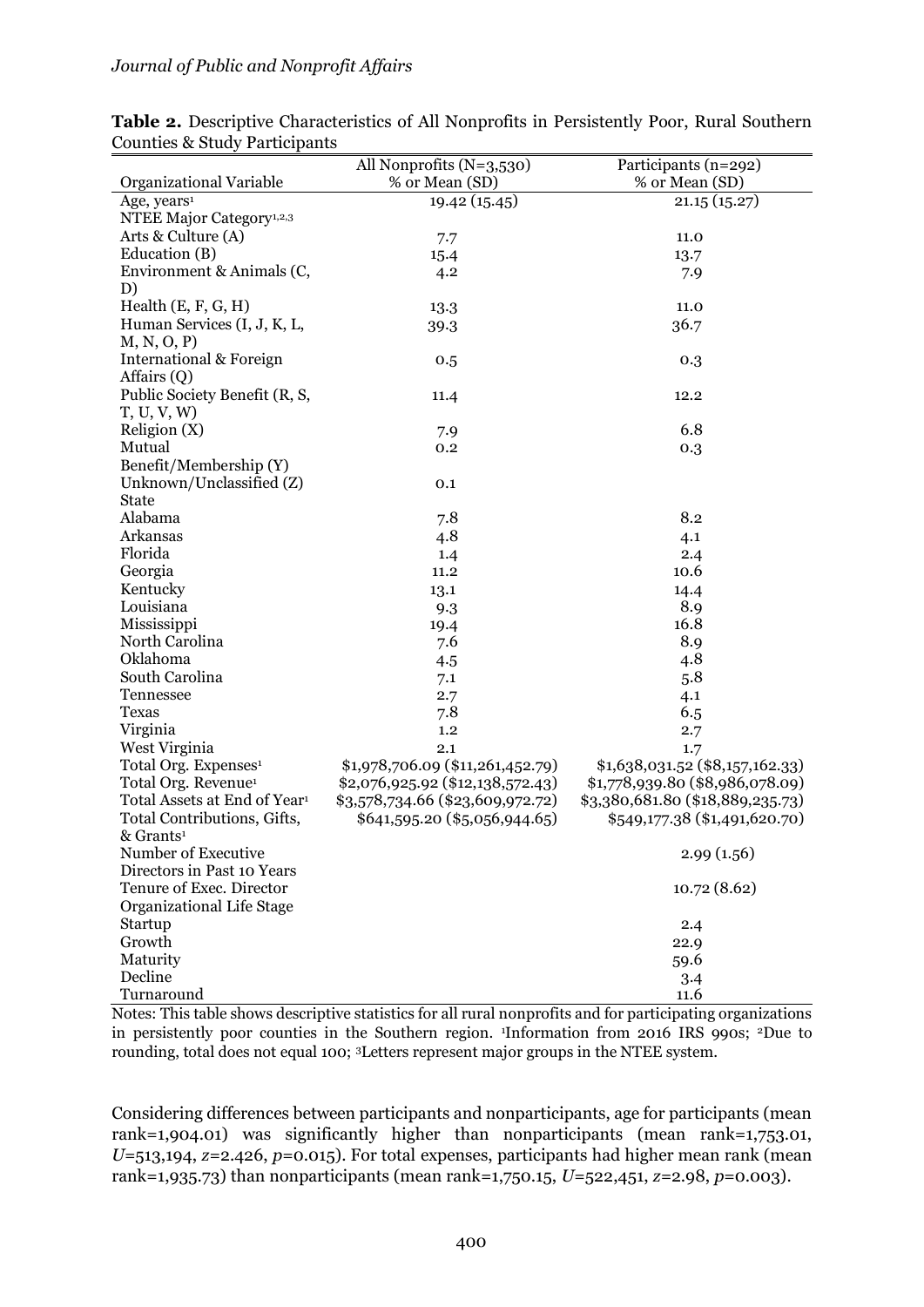

#### **Figure 3**. Locations of Participating Nonprofits

Note: This figure illustrates geographic location and number of responding organizations to the survey.

# *Organizational Capacity*

The ABN/KLF organizational capacity instrument consists of 11 areas (see *Measurements*, Table 1*)*. Raw scores of the 11 organizational capacity areas (subscales) were converted to percentages, with higher scores indicating higher capacity. On average, nonprofits scored in each individual area:

- Board Leadership: 81% (range: 16.67–100; *SD=*15.91)
- Executive Management Leadership: 70.85% (range: 0–100; *SD=*24.92)
- External Relations, Communications, and Marketing: 86% (range: 0–100; *SD=*18.93)
- Financial Systems and Management: 84% (range: 0–100; *SD=*20.20)
- Fund Development: 65.84% (range: 0–100; *SD=*25.65)
- Human Resources: 65.45% (range: 0–100; *SD=*34.59)
- Legal and Compliance: 82.52% (range: 50–100; *SD=*17.97)
- Program Design and Evaluation: 78.85% (range: 0–100; *SD=*27.58)
- Strategy and Planning: 74% (range: 0–100; *SD=*22.62)
- Technology: 79.29% (range: 0–100; *SD=*25.63)
- Volunteers: 44.22% (range: 0–100; *SD=*38.73)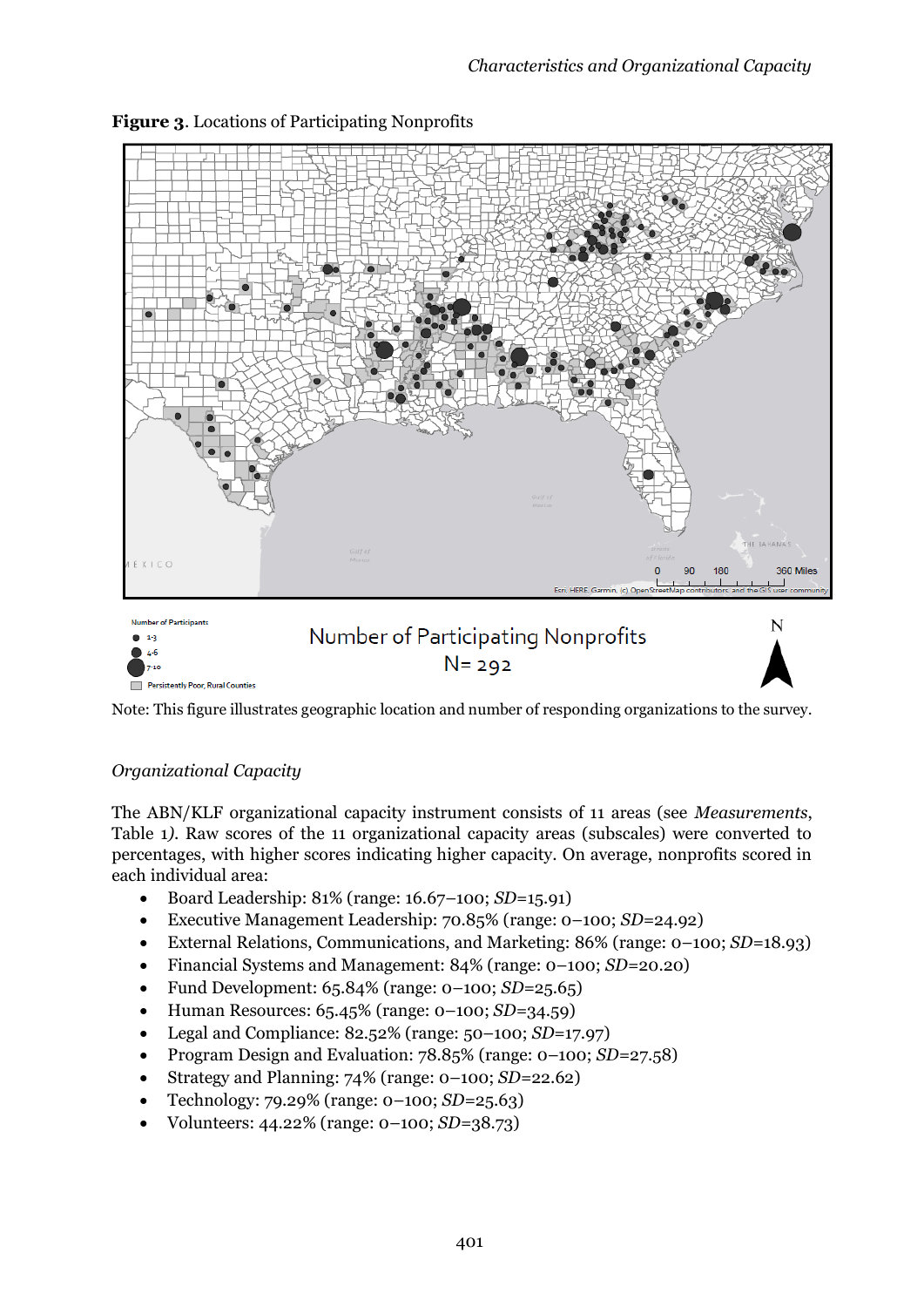|                                                                                                                                                       | %            |
|-------------------------------------------------------------------------------------------------------------------------------------------------------|--------------|
|                                                                                                                                                       | Nonprofits   |
| Subscale/Item                                                                                                                                         | $Yes(N=292)$ |
| Board Leadership (BL)                                                                                                                                 |              |
| Members of the board have diverse backgrounds and expertise/skills<br>1.<br>sets.                                                                     | 96.4         |
| The number of board members meets bylaw requirements.<br>2.                                                                                           | 97.8         |
| Roles and responsibilities of the board are written.<br>3.                                                                                            | 89.6         |
| The new board member process includes all of the following: invitation,<br>4.                                                                         | 87.1         |
| nomination and orientation.                                                                                                                           |              |
| Board members are involved in activities of the organization beyond the<br>5.<br>board meetings (e.g. committee meetings, events, fundraising calls). | 88.9         |
| There is a process to evaluate board leadership performance.<br>6.                                                                                    | 25.4         |
| Executive Management Leadership (EM)                                                                                                                  |              |
| The leadership team (paid or unpaid) has diverse backgrounds and<br>1.<br>expertise/skills sets.                                                      | 93.9         |
| The organization has a standard process for making major decisions.<br>2.                                                                             | 91.8         |
| There is a process to evaluate executive leadership performance (paid or<br>3.                                                                        | 61.1         |
| unpaid).                                                                                                                                              |              |
| There is a succession plan in place for the president/executive director<br>4.                                                                        | 36.7         |
| (paid or unpaid).                                                                                                                                     |              |
| External Relations, Communications, & Marketing Strategy (ER)                                                                                         |              |
| The community knows what services our organization offers.<br>1.                                                                                      | 94.6         |
| Our organization partners with other organizations to help meet its<br>2.                                                                             | 94.3         |
| mission.                                                                                                                                              |              |
| Staff and/or board members attend community meetings for the<br>3.                                                                                    | 89.5         |
| purposes of supporting the community, staying knowledgeable about                                                                                     |              |
| needs and priorities, and inviting community support for our                                                                                          |              |
| organization.                                                                                                                                         |              |
| Our organization has printed materials available for distribution.<br>4.                                                                              | 83.2         |
| Our organization has an updated website that conveys the core message<br>5.                                                                           | 79.2         |
| of the organization.                                                                                                                                  |              |
| 6. Our organization actively uses social networking platforms (i.e.,                                                                                  | 78.1         |
| Facebook).                                                                                                                                            |              |
| Financial Systems & Management (FS)                                                                                                                   |              |
| An organization-wide budget is prepared annually.<br>1.                                                                                               | 84.4         |
| Our organization uses accounting software to report and record income<br>2.                                                                           | 86.2         |
| and expenses in accordance with Generally Accepted Accounting                                                                                         |              |
| Principles established by the Financial Accounting Foundation.                                                                                        |              |
| Our organization receives an audit by an independent CPA (i.e., annually,<br>3.                                                                       | 69.6         |
| biennially).                                                                                                                                          |              |
| Our organization has an established fiscal year which we track and report<br>4.                                                                       | 94.9         |
| on regularly (i.e., monthly).                                                                                                                         |              |
| Processes for handling finances and money ("internal controls") are<br>5.                                                                             | 85.3         |
| written and followed.                                                                                                                                 |              |
| Our organization assesses risk management issues annually (i.e.,<br>6.                                                                                | 85.0         |
| insurance, general liability).                                                                                                                        |              |

**Table 3**. Alliance for Better Nonprofits/Knoxville Leadership Foundation Organizational Capacity Assessment, Structural Elements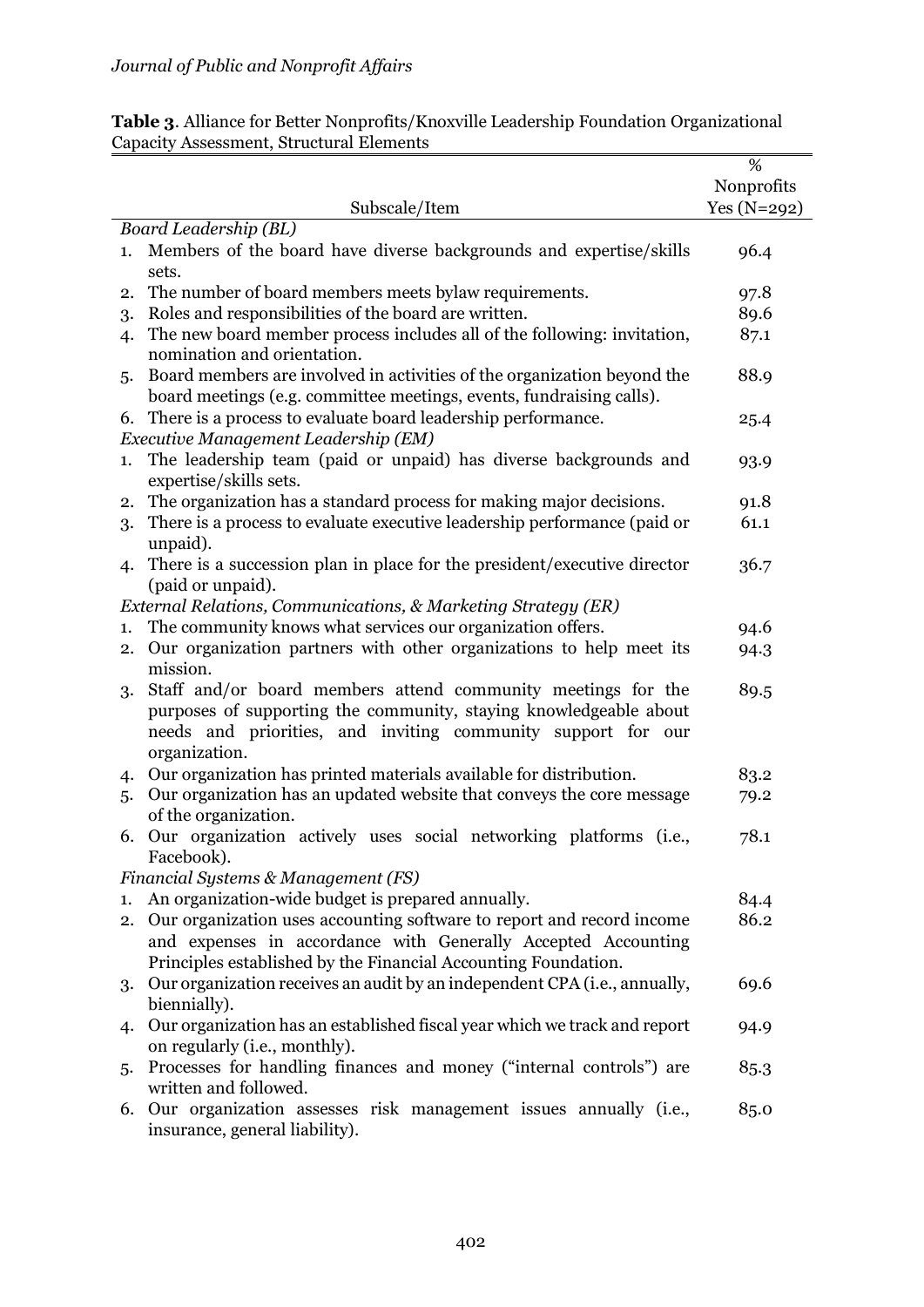# *Fund Development (FD)*

|    | 1. Our organization has a written fund development plan that has at least<br>two types of funding streams.                                           | 45.8  |
|----|------------------------------------------------------------------------------------------------------------------------------------------------------|-------|
| 2. | Our organization solicits gifts from individuals (i.e., donations).                                                                                  | 87.4  |
| 3. | Our organization solicits gifts (both monetary and in-kind) from                                                                                     | 83.5  |
|    | businesses.                                                                                                                                          |       |
|    |                                                                                                                                                      |       |
| 4. | Our funding development plan includes one or more of the following:                                                                                  | 51.3  |
|    | major gifts, planned giving, and/or endowment donors.                                                                                                |       |
| 5. | Our organization conducts well-planned fundraising events that                                                                                       | 54.3  |
|    | maximize return on investment.                                                                                                                       |       |
| 6. | Our organization knows how to research and has access to resources to                                                                                | 70.5  |
|    | government, foundation, and corporate grant opportunities.                                                                                           |       |
| 7. | Our organization has a track record of successfully securing grants.                                                                                 | 69.1  |
|    | Human Resources (HR)                                                                                                                                 |       |
| 1. | Our organization has a standard process for recruiting a diverse                                                                                     | 57.2  |
|    | applicant pool.                                                                                                                                      |       |
| 2. | Our organization has a standard interviewing, vetting, and hiring                                                                                    | 66.2  |
|    | processes.                                                                                                                                           |       |
| 3. | Our organization has clear job descriptions developed for each current                                                                               | 75.2  |
|    | and new position.                                                                                                                                    |       |
| 4. | Our organization has (at minimum) an annual performance review for                                                                                   | 55.2  |
|    | each employee.                                                                                                                                       |       |
| 5. | Our organization has a formal policies and procedures manual.                                                                                        | 75.7  |
|    | 6. Our organization provides regular professional development for staff                                                                              | 63.2  |
|    | (paid/unpaid).                                                                                                                                       |       |
|    | Legal/Compliance (LC)                                                                                                                                |       |
| 1. | Our organization submits required state, federal, and other reports                                                                                  | 100.0 |
|    | necessary to maintain the tax-exempt status (i.e., IRS Form 990).                                                                                    |       |
| 2. | Our organization is registered with all applicable federal, state, and local                                                                         | 100.0 |
|    | authorities.                                                                                                                                         |       |
| 3. | Our organization maintains a regular schedule of internal compliance                                                                                 | 76.6  |
|    | reviews.                                                                                                                                             |       |
| 4. | Our organization complies with all federal and state disclosure laws.                                                                                | 99.6  |
| 5. | Our organization has a whistleblower policy in place and board members                                                                               | 50.0  |
|    | and paid/unpaid staff are all made aware of the whistleblower policy.                                                                                | 66.9  |
|    | 6. Our organization has as formally written Code of Conduct and a process<br>to ensure that all employees are apprised of and agree to adhere to the |       |
|    | organization's Code of Conduct.                                                                                                                      |       |
|    | Program Design & Evaluation (PD)                                                                                                                     |       |
|    | When designing a new program, our organization researches other                                                                                      |       |
| 1. | programs in the community to see if there is a need for the proposed                                                                                 | 74.6  |
|    | services.                                                                                                                                            |       |
| 2. | When designing new programs and monitoring current ones, our                                                                                         | 79.1  |
|    | organization seeks out current research (i.e., best practice models).                                                                                |       |
| 3. | For each program, our organization tracks the number of individuals                                                                                  | 79.9  |
|    | served, the frequency of service, and the number of individuals                                                                                      |       |
|    | completing the program or no longer in need of services (if applicable).                                                                             |       |
| 4. | organization obtains consumer/client feedback about the<br>Our                                                                                       | 77.9  |
|    | $program(s)$ .                                                                                                                                       |       |
| 5. | Key outcomes (changes that are expected to occur as a result of the                                                                                  | 78.5  |
|    | program) are established.                                                                                                                            |       |
|    | 6. Outcomes are demonstrated with data and stories about how the                                                                                     | 81.3  |
|    | program/organization made a difference.                                                                                                              |       |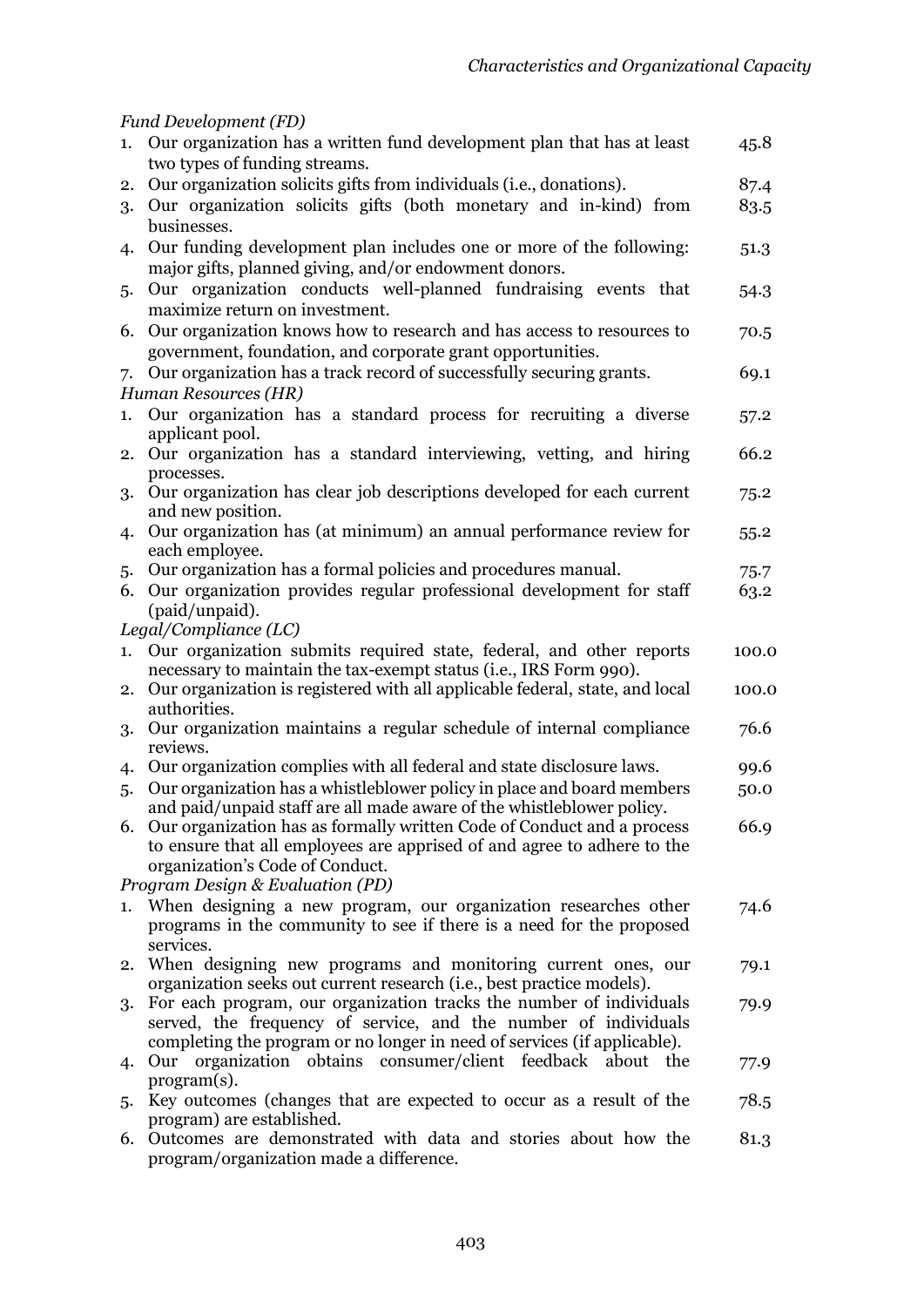*Strategy & Planning (SP)*

|    | sa utogg <del>a manang (si</del> )                                                              |      |
|----|-------------------------------------------------------------------------------------------------|------|
|    | 1. All of these tasks have been accomplished for our mission: developed,                        | 84.2 |
|    | written, and posted.                                                                            |      |
|    | 2. All of these tasks have been accomplished for our vision: developed,                         | 74.8 |
|    | written, and posted.                                                                            |      |
|    | 3. All of these tasks have been accomplished for our values: developed,                         | 67.9 |
|    | written, and posted.                                                                            |      |
| 4. | Our organization engages in regular strategic planning (i.e., every year,<br>every five years). | 69.8 |
|    | Technology(T)                                                                                   |      |
| 1. | Our organization staff have access to dependable telephones, voicemail,                         |      |
|    | organization email, computers, internet, and printers.                                          | 90.9 |
| 2. | Staff have access to high-speed internet.                                                       | 87.3 |
| 3. | Staff have access to adequate software to meet the needs of their role (i.e.,                   | 89.0 |
|    | Word, QuickBooks).                                                                              |      |
| 4. | Computers are linked to a network.                                                              | 58.8 |
| 5. | A separate storage system is used to frequently backup all computers and                        | 66.4 |
|    | networks.                                                                                       |      |
|    | 6. Updated virus software is installed and used on all computers and                            | 83.6 |
|    | servers.                                                                                        |      |
|    | Volunteers $(V)$                                                                                |      |
| 1. | Our organization has a formal process for identifying the needs for                             | 45.2 |
|    | volunteers across our organization.                                                             |      |
| 2. | The organization has a formal process for recruiting volunteers.                                | 37.7 |
| 3. | There are formal processes in place for assessing volunteer strengths and                       | 33.8 |
|    | skills.                                                                                         |      |
| 4. | There is a formal process in place for recognizing efforts of volunteers                        | 60.1 |
|    | ( <i>i.e.</i> , thank you letters).                                                             |      |

Note: This table provides structural capacity items of the ABN/KLF Organizational Capacity Assessment and percentage of nonprofits that indicated 'yes' to those items. Used with permission.

Table 3 provides structural capacity items and percentages of nonprofits that indicated 'yes' to those items.

# **Discussion**

The present study sought to establish a foundation of knowledge regarding characteristics and organizational capacity of nonprofits in rural, persistently poor counties in the South. Demographics and geography of 3,350 nonprofits in 252 rural counties were explored. Responses of 292 nonprofits were utilized in the final analysis, which examined selected organizational characteristics and levels of organizational capacity.

#### *Characteristics of Nonprofits in Rural, Persistently Poor Counties in the South*

Descriptively examining all nonprofits in rural, persistently poor counties in the South shows these organizations may be younger and have lower expenses than the average U.S. nonprofit with a median age of 16, and more than 75% had expenses under \$500,000. In comparison, the average U.S. nonprofit had a median age of 20 (McLean, 2014), and about 67% had expenses less than \$500,000 (McKeever, 2018). Examining 2016 990 data from all U.S. nonprofits, nonprofits in persistently poor, rural counties in the South had lower mean revenues, assets, and contributions in comparison, as shown in Figure 4, though it is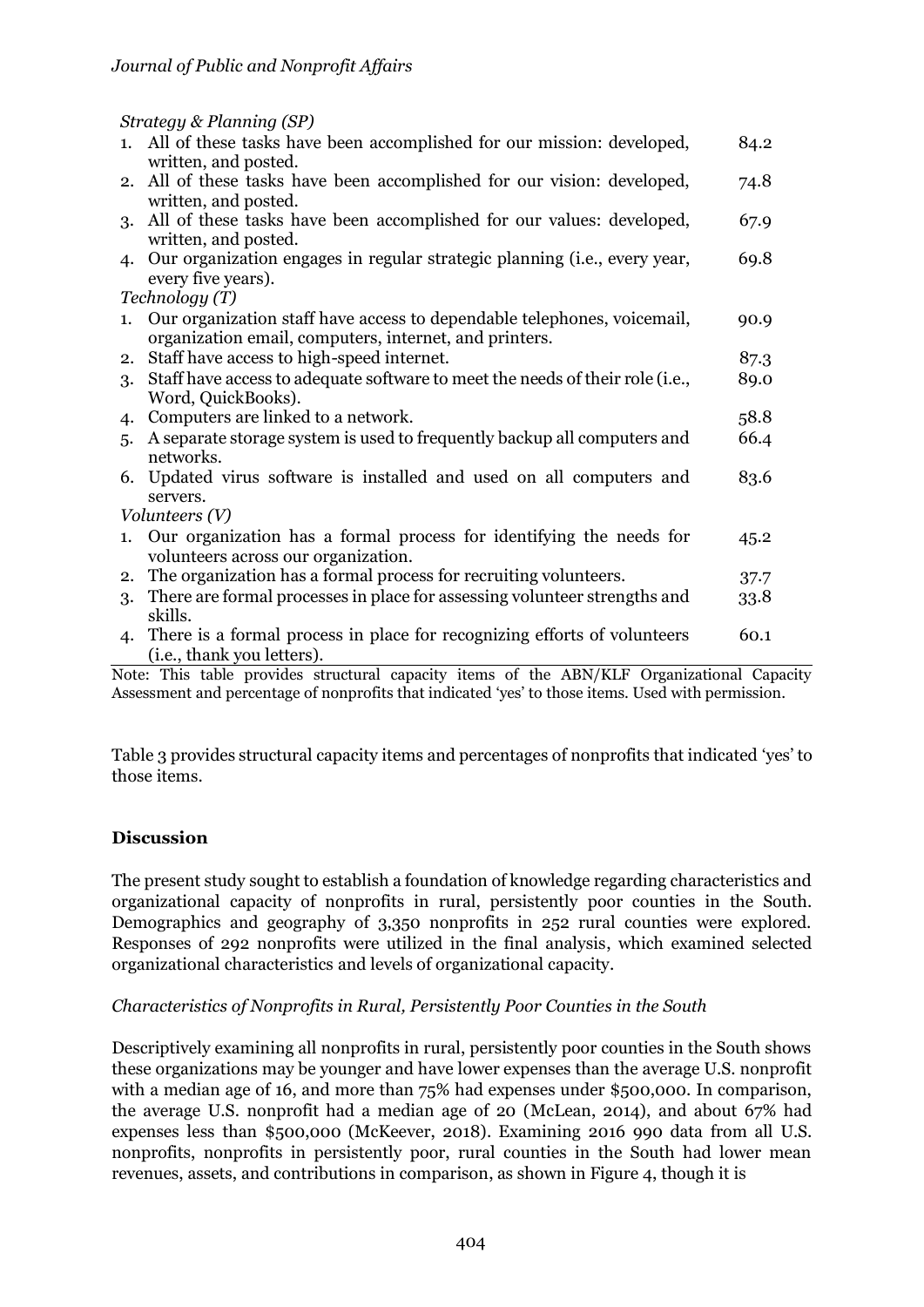**Figure 4**. Comparing Nonprofits in Rural, Persistently Poor Counties with All Registered Nonprofits in U.S.



Note: Using 2016 990 IRS data, this figure compares nonprofits in persistently poor, rural counties in the South with all registered nonprofits in the U.S. The mean revenue, assets, and contributions are shown for each group.

important to note that these comparisons do not control for population. Nonprofits that are younger and smaller may have more problems with organizational capacity (Andersson et al., 2016; Yung et al., 2008) and may not respond to capacity building initiatives in certain areas as well as older and bigger nonprofits (e.g., Despard, 2016b). Therefore, it is conceivable that, overall, nonprofits in the rural South may have lower organizational capacity than other geographical areas. Conducting national studies with Census region comparison might provide a better understanding of geographical disparities in organizational capacity.

With the exception of Maryland, all states in the Southern region have a higher than U.S. average poverty rate, and most states have rural poverty rates nearing or more than 20% (see Figure 1). Considering that many counties have fewer than 10 nonprofits, needs of communities are likely going unmet as evidenced by increased concentration of persistent poverty in the South over the last two decades (USDA/ERS, 2019a; Weber & Miller, 2017). Of particular concern is Louisiana, which has the highest rural poverty rate (USDA/ERS, 2019b), but very few nonprofits to serve their needs. Previous research has indicated that increased numbers and diversity of nonprofits can be found in wealthier places (Grønbjerg & Paarlberg, 2001), but more research is necessary to explore statistical differences among states as well as association of poverty level and population with number of nonprofits—especially human services-oriented organizations.

Figure 5 provides a comparison of organizations in the U.S. and those in persistently poor, rural counties in the South. In several categories, the area of interest has similar numbers of organizations compared to the U.S. as a whole with the persistently poor, rural counties in the South having more human services-oriented nonprofits. One notable difference is in the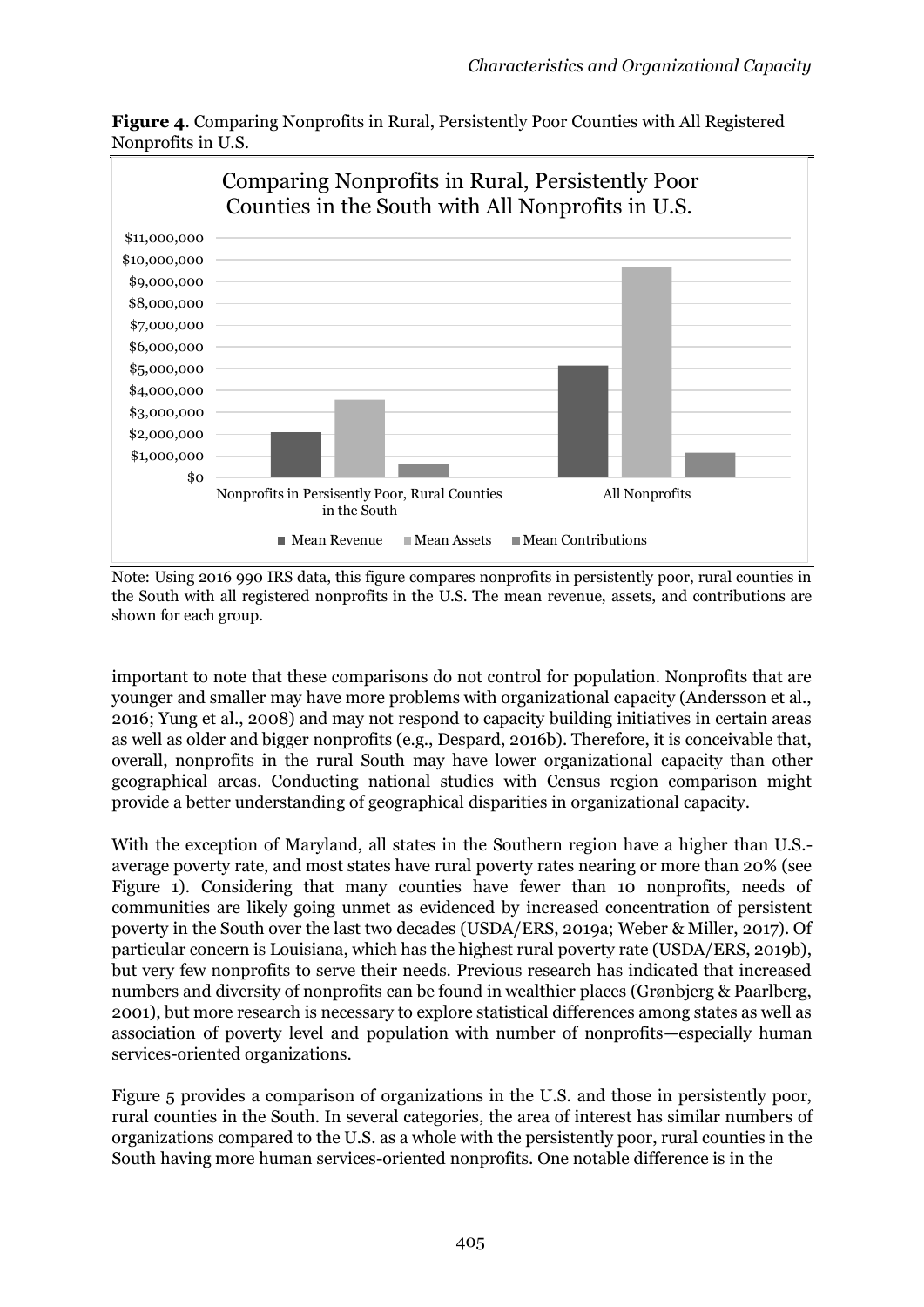

**Figure 5**. Comparing NTEE Categories of Nonprofits in Rural, Persistently Poor Counties with All Registered Nonprofits in U.S.

Note: Using 2016 990 IRS data, this figure compares NTEE categories of nonprofits in persistently poor, rural counties in the South with all registered nonprofits in the U.S. The letters in parentheses denote the Major Group classification. These figures omit the international and foreign affairs group, mutual/membership benefit group, and unknown/unclassified group.

category of Public Societal Benefit, which includes organizations related to advocacy and alliance, capacity building organizations, economic development, and philanthropy, voluntarism, and grantmaking foundations. This discrepancy could explain capacity issues related to fundraising and financial investments.

Most 501(c)3 nonprofits in the South are human services-oriented. With the South experiencing the highest rates of persistent poverty (ERS, 2019a), increased rates of unemployment (NRHA, n.d.), the largest percentage of food insecure counties (Hester, 2017), and significant housing problems for minority residents (Housing Assistance Council, 2012), having organizations geared towards meeting socially-oriented needs is critical. However, employment and food security are two major challenges for the region, and there are few nonprofits in these categories. One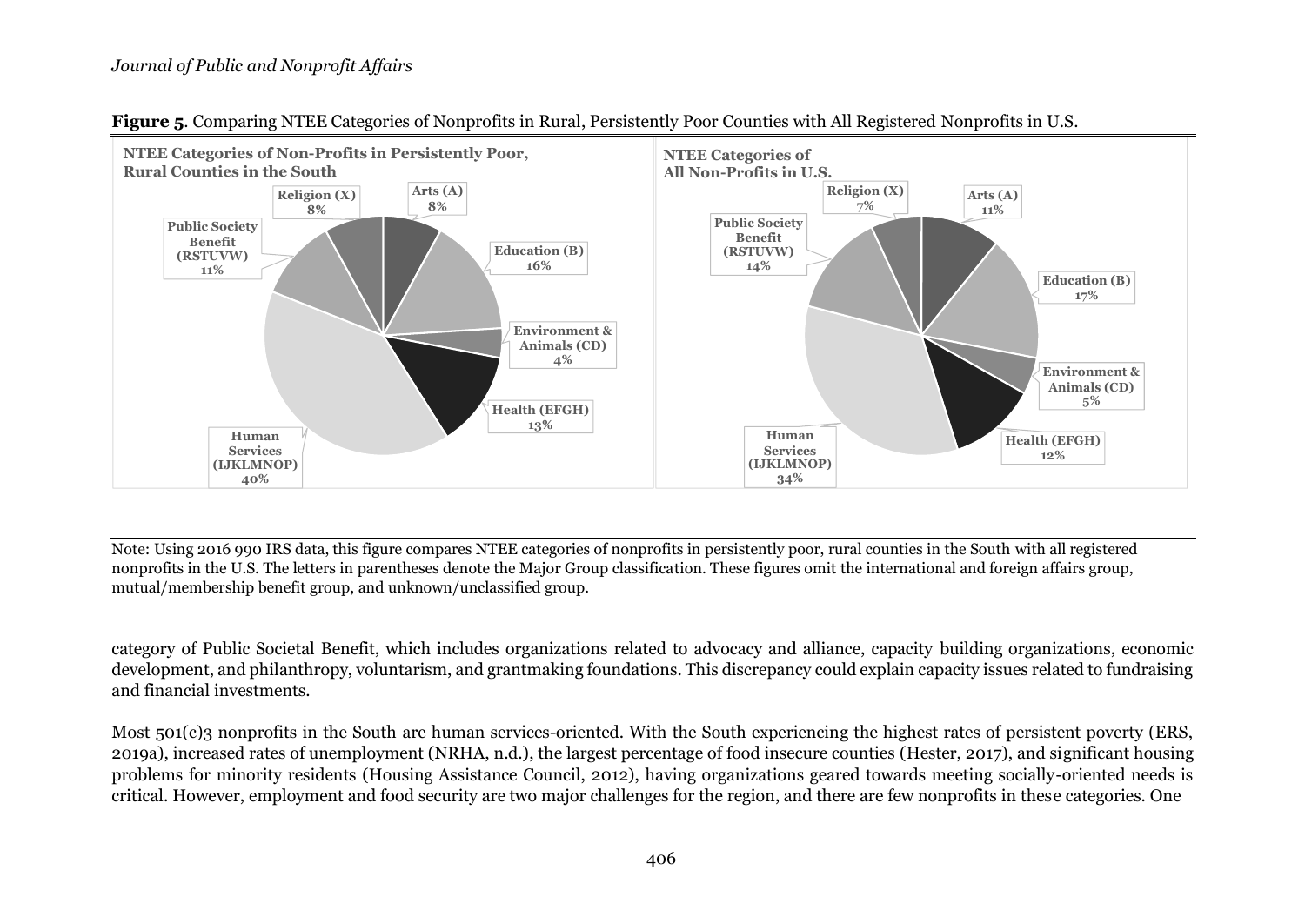possible explanation for these perceived gaps is that small nonprofits with budgets under \$50,000 who are not required to file IRS 990s are performing these services for communities. Or organizations registered under 'P–Human Services' (e.g., YWCA) or churches registered under different IRS codes may be fulfilling these needs. Finally, larger organizations in metropolitan areas whose reach extends to surrounding rural counties could be helping. Nonetheless, hunger and joblessness are serious problems related to persistent poverty. To ensure these services are being provided, further research is necessary.

Also related to the NTEE category data, fewer organizations exist with missions linked to arts, culture, and humanities. If people, like many in the South, are struggling to keep a roof over their heads and food on the table, it is unlikely that they are financially capable of participating in these leisurely events and likely missing out on cultural opportunities. However, these organizations and their contributions are important to society: "… They spur creativity and imagination; stimulate empathy and help people make meaning; enlarge tolerance for complexity; deepen cross-cultural understanding; encourage discipline and teamwork…contribute to communities' physical and psycho-social well-being" (Sidford & Rabkin, 2014, p. 3).

# **Organizational Capacity**

#### *Strengths & Challenges*

Overall, rural nonprofits scored moderate to high in most of the original organizational capacity areas, demonstrating many strengths. Organizations are recruiting leaders with diverse backgrounds who are active in their roles. Communication and collaboration with stakeholders are occurring in various forms. Financial management systems are present. Strategic planning is being conducted. These organizations also have diversified fundraising strategies. Finally, programming is planned according to community needs and evaluated in multiple ways. These results contradict some previous reports (e.g., Clyburn, 2014; Klein et al., 2009) that rural nonprofits may not have sufficient organizational capacity. Some capacity challenges were also identified among these rural nonprofits aligning with previous research:

*Board Leadership*. Board member performance evaluation was the lowest-scoring item with only 25% of nonprofits engaging in the process. This is half of the number of nonprofit boards reported to engage in self-evaluation (BoardSource, 2017). Board member evaluation is suggested at least every two years to ensure members recognize and engage in governance best practices as well as capacity responsibilities such as financial oversight, strategic planning, and fundraising (BoardSource, n.d.). Thus, few nonprofits in the present sample have empirical data regarding the performance of board members, which may impact other areas of organizational capacity.

*Executive Management*. About one-third of participating nonprofits were engaged in succession planning for leadership positions, which closely aligns with BoardSource data that suggests approximately 27% of nonprofits in the U.S. and abroad conduct succession planning (2017). Engaging in succession planning for top leaders will help avoid potential losses in institutional data or funding (National Council of Nonprofits, n.d.). The respondents of the current study report an average of three executive directors over a ten-year span, and with little succession planning occurring, a high likelihood exists that capacity and programmatic challenges occur because of changes in leadership.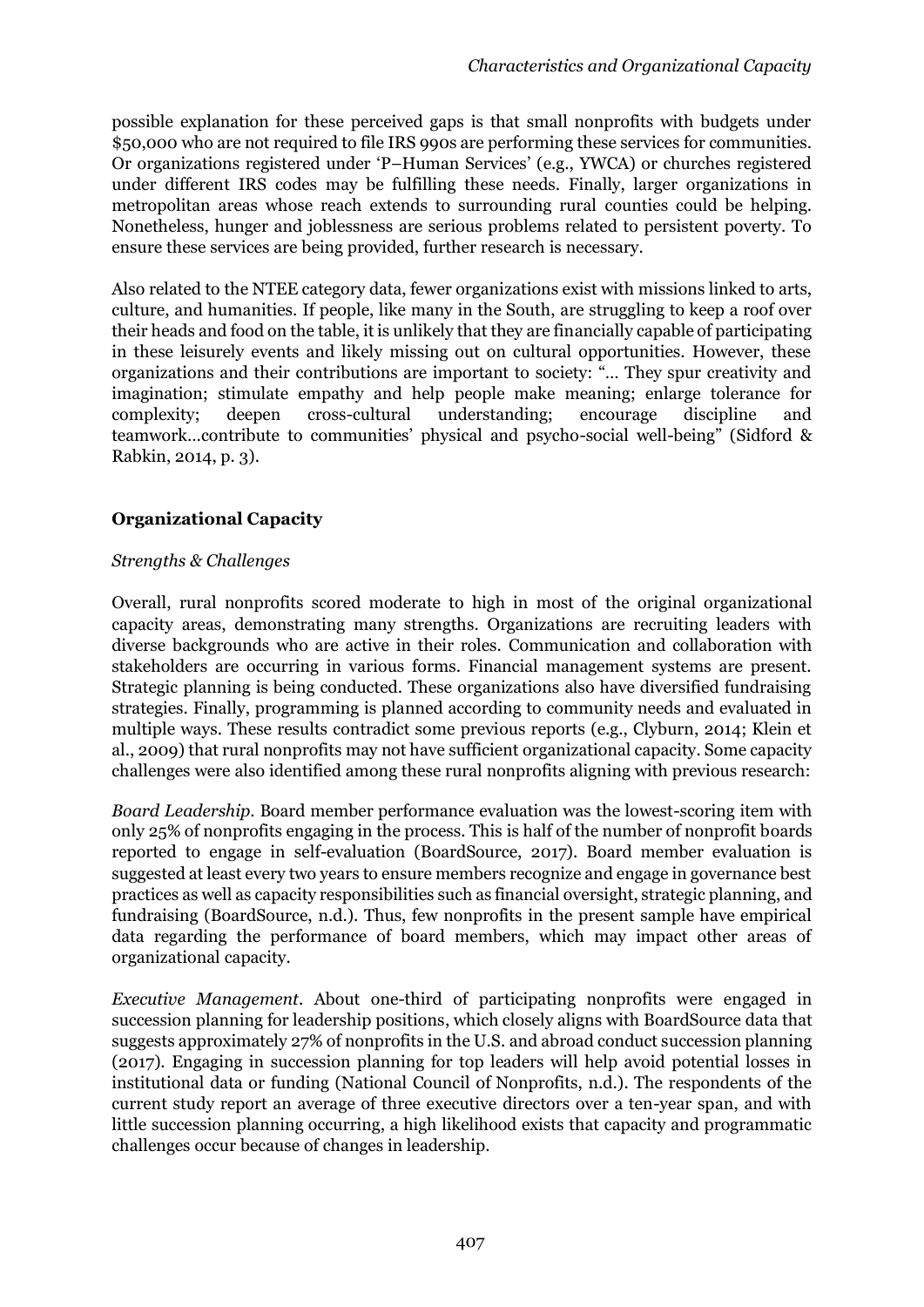#### *Journal of Public and Nonprofit Affairs*

*Fund Development*. In Fund Development, the most significant challenges were related to planning—specifically developing fundraising plans and quality fundraising special events. This finding echoed other studies focused on rural nonprofits that struggled with elements of fund development and, unfortunately, negatively impacted their ability to carry out their missions in some way (e.g., Anderson, 2017; Besel et al., 2011; Klein et al., 2009; Knudsen, 2016; Lee, 2011; Sanders, 2014; Seale, 2010; Sweet, 2013; Tighe, 2013). Fundraising plans are essential for success in sustainability of programming, which is especially important to funders (Karsh & Fox, 2014). Diversifying sources of income, as opposed to relying on a few funders, may be the key difference in nonprofits shuttering their doors (Benefield & Edwards, 1998). In the present sample, most nonprofits were asking for money from various sources, but perhaps with lack of planning in half of organizations, solicitations are not coordinated. As Walters (2020) notes, nonprofits in rural areas may not have enough staff or knowledge to effectively plan and implement fundraising strategies. With reduced or inadequate funding, nonprofits may struggle to carry out their programs. Nonetheless, capacity-building initiatives that involve fund development, like in Minzner et al. (2014), can significantly increase effectiveness in this area.

*Human Resources*. Related to the Human Resources area, two items were potentially problematic: A little less than half were not conducting performance reviews, and only 37% were providing regular professional development for staff and volunteers. Research indicates that annual performance reviews may not be a useful way to measure effectiveness of an employee as ratings are subjective, have insufficient criteria for evaluations, and have varying impact of feedback on employee behavior change (Adler et al., 2016). Though not perfect, performance evaluations do allow for fairness and transparency for purposes of promotions and salary adjustments (Goler et al., 2016). For rural nonprofits, especially those small or oneperson shops, conducting performance evaluations could be challenging or even not possible because time, staff or board members, and knowledge of the process may be limited. Lack of professional development can also be troublesome. Previous research suggests that investing in employee development and learning may be a weakness across the board for nonprofits (e.g., Bridgespan Group, 2011). In one study, a mere 30 percent of nonprofits believed that providing growth opportunities was an organizational strength (Bridgespan Group, 2011). Particularly in rural nonprofits in counties where resources are limited, nonprofit staff (e.g., social workers) are often expected to handle a variety of issues with clientele and serve in numerous roles other than the one assigned to them—thus competence is necessary (Humble et al., 2013).

*Volunteers*. The Volunteers area had the lowest scores among the rural nonprofits in the present study. While many nonprofits noted that they were recognizing volunteers for their contributions of time and effort, most were struggling with identifying volunteer needs in the organization, recruiting volunteers, and assessing strengths and skills of volunteers. In a recent national study examining nonprofit volunteer capacity, Hager & Brudney (2021) found that capacity in this area varied significantly by category (e.g., health, human service) and size of organization. Larger organizations tend to invest more resources into volunteer management and implement more formal management practices like volunteer training and supervision (Hager & Brudney, 2021). For rural nonprofits that are small and resourcelimited, volunteers are critical to meeting organizational goals. Previous research on volunteer capacity in rural nonprofits is limited (Walters, 2020). One study indicates, however, that volunteer management was a strength for the rural organizations in their sample (Klein et al., 2009), while another confirmed the struggle to recruit (Edwards et al., 2014). In nonprofits in rural, persistently poor counties, residents may not have the extra time to give as they are working or caring for their families. Or, conceivably, people in these communities do not know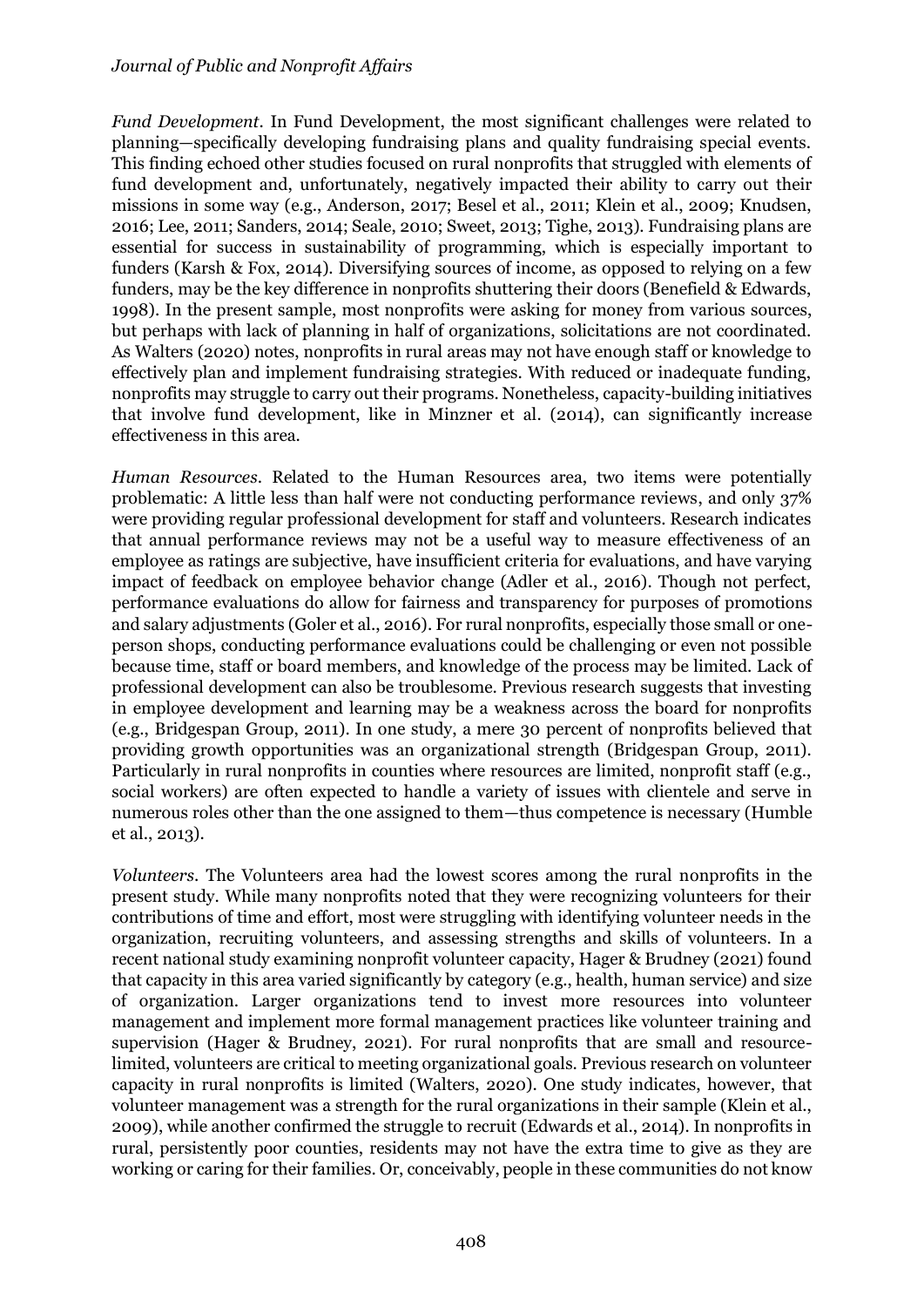the value of volunteering or have proper transportation. On the organization side, explanations could be that they are not recruiting the right people, asking in the right way, or not at all—due to lack of time, knowledge, or funds. One solution may be targeting retired seniors to assist in nonprofits as they have the time and a desire to use their skills and knowledge for good (Helseth, 2014). Another report suggests rural nonprofits use current volunteers who are excited about the cause to recruit new ones (Comp et al., 2012).

## *Limitations*

The present study is not without limitations. First, there are many ways to measure ruralness both officially and unofficially and all with benefits and consequences (Walters et al., 2019). This investigation employed the ERS definition of nonmetro (counties of up to 50,000 residents; 2017b). Utilizing another definition of rural could elicit different findings. Nonetheless, this definition is frequently used by government agencies for policy and programming and aligns with persistently poor county data produced by the ERS. Second, the study used a measure that has not been previously employed in other studies, raising validity issues. Further, the reliability analysis yielded mixed results among the subscales from poor to good. However, the tool was piloted with Southern, rural nonprofits, and capacity building experts were consulted. Another limitation of the instrument is its self-report nature. It is possible that responses are invalid due to social desirability and interpretation challenges. Further, many organizational capacity assessments require responses from multiple organizational representatives so that various perspectives are considered and then reconciled together. Available research resources (e.g., time and funding) for the present study limited the ability to collect multiple responses per nonprofit, though future studies should consider this option when feasible.

Additionally, NCCS/IRS data from which nonprofits were selected could be flawed, particularly with addresses, so the study may have omitted or included organizations that did not meet the criteria (McDougle, 2015). Moreover, the selection method utilized in this study omits nonprofits that are urban-based but provide rural services or have branch offices in rural communities. However, these data are the best available other than handpicking data from each organization, which can be time consuming and cost prohibitive. The study also leaves out nonprofits with minimal expenses and who are not required to submit an IRS 990 form. Many organizations with smaller budgets still opt to complete a 990 for transparency and reporting purposes (as evidenced by the present sample), but there is an unknown number of organizations that fall into this category. If more funding and time were accessible, crossreferencing NCCS/IRS data with state registries might be an option to increase accuracy of data and include smaller organizations.

Regarding generalizability, the study generated a poor response despite efforts to use multiple contact methods. The minimal response could be due to these organizations being understaffed and unable to prioritize participation in a study when they are already overworked. Another reason for lack of participation could be distrust in the research process or researchers. They may not see the study as legitimate or understand how the information may be used. For future studies, adding recruitment methods, such as telephone surveys, might increase participation as this method gives them an opportunity to speak to a real person. Also, responding organizations had statistically higher expenses and were older than non-respondents; therefore, these organizations may have higher organizational capacity than non-respondents. For example, scores on the External Relations capacity area were very high in the study sample, but within the population, less than half had discoverable methods for online contact. Future studies should consider using a stratified sampling method to ensure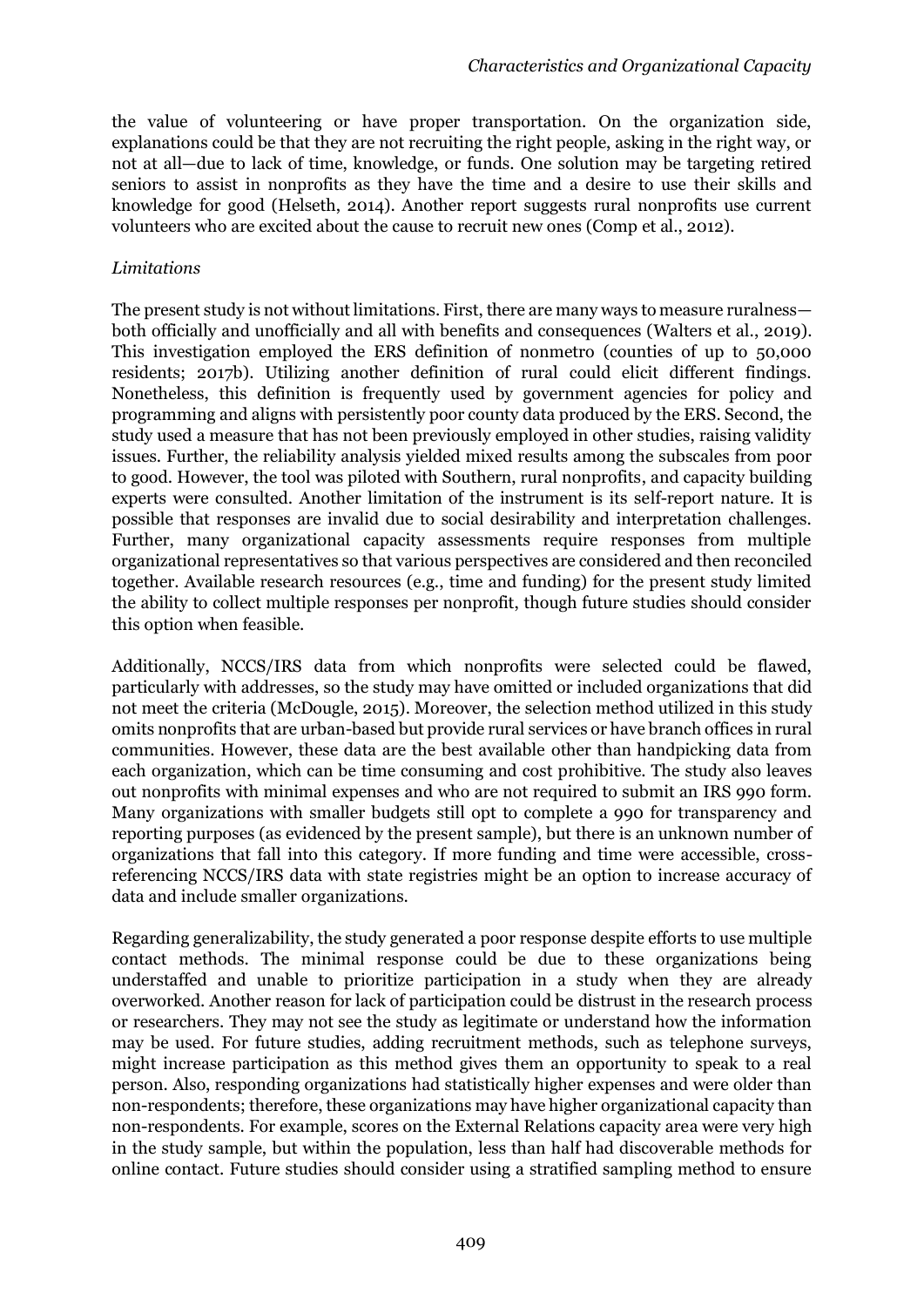that nonprofits of all sizes and ages are included in the sample. While the sample is small and potentially biased, the study provides knowledge regarding rural nonprofit capacity that is much needed and serves as groundwork for future research.

## **Conclusions**

The rural South has a past fraught with economic and social challenges that, to the detriment of its residents, have continued into present day. With nearly all persistently poor counties being rural and located in the South, the region is experiencing dramatic income inequalities that are impacting everyday living including food, shelter, and health. Nonprofits serve as a major safety net, improving the quality of life for all (e.g., Edin & Lein, 1998; Guo, 2010). Few studies have been conducted on rural nonprofits—even less with a focus on organizational capacity. This study contributes to minimal existing literature on rural nonprofits in the U.S. by exploring their characteristics and organizational capacity. Targeting an especially vulnerable area, the geographic focus of rural, persistently poor counties in the South contributes to the scarce literature on persistently poor counties and organizations that provide valuable services to residents.

Findings reveal that there are many rural, persistently poor counties in the South with few nonprofits. Accordingly, a basic inquiry arises—who provides services that help enhance the quality of life? More research is necessary to understand if service gaps exist, particularly with employment and nutrition. In an effort to build a foundation of knowledge regarding rural nonprofit organizational capacity, the present study found several strengths. This signifies that rural nonprofits in the South have many foundational components that capacity literature identifies as critical (e.g., strategic planning, finance accountability). However, there were areas of capacity that may be lacking including board member and employee evaluation, succession planning, fundraising planning, training, human resources policies, and volunteer recruitment and management. Volunteer capacity is a prominent concern. With many rural nonprofits being small operations, they likely depend on the time and efforts of volunteers. These weaker areas of capacity provide a starting point for capacity builders to craft intentional training opportunities for rural nonprofits. Further, findings from this study are important as policymakers consider funding programs for persistently poor counties and using local nonprofits to implement them. Despite limitations, this study is a platform from which future research can be shaped about rural nonprofits.

#### **Disclosure Statement**

The author(s) declare that there are no conflicts of interest that relate to the research, authorship, or publication of this article.

# **References**

- Adler, S., Campion, M., Colquitt, A., Grubb, A., Murphy, K., Ollander-Krane, R., & Pulakos, E. D. (2016). Getting rid of performance ratings: Genius or folly? A debate. *Industrial and Organizational Psychology, 9*(2), 219–252. https://doi.org/10.1017/iop.2015.106
- Ajilore, O. (2019, August 6). *3 ways to improve outcomes for African Americans in the rural South.* Center for American Progress.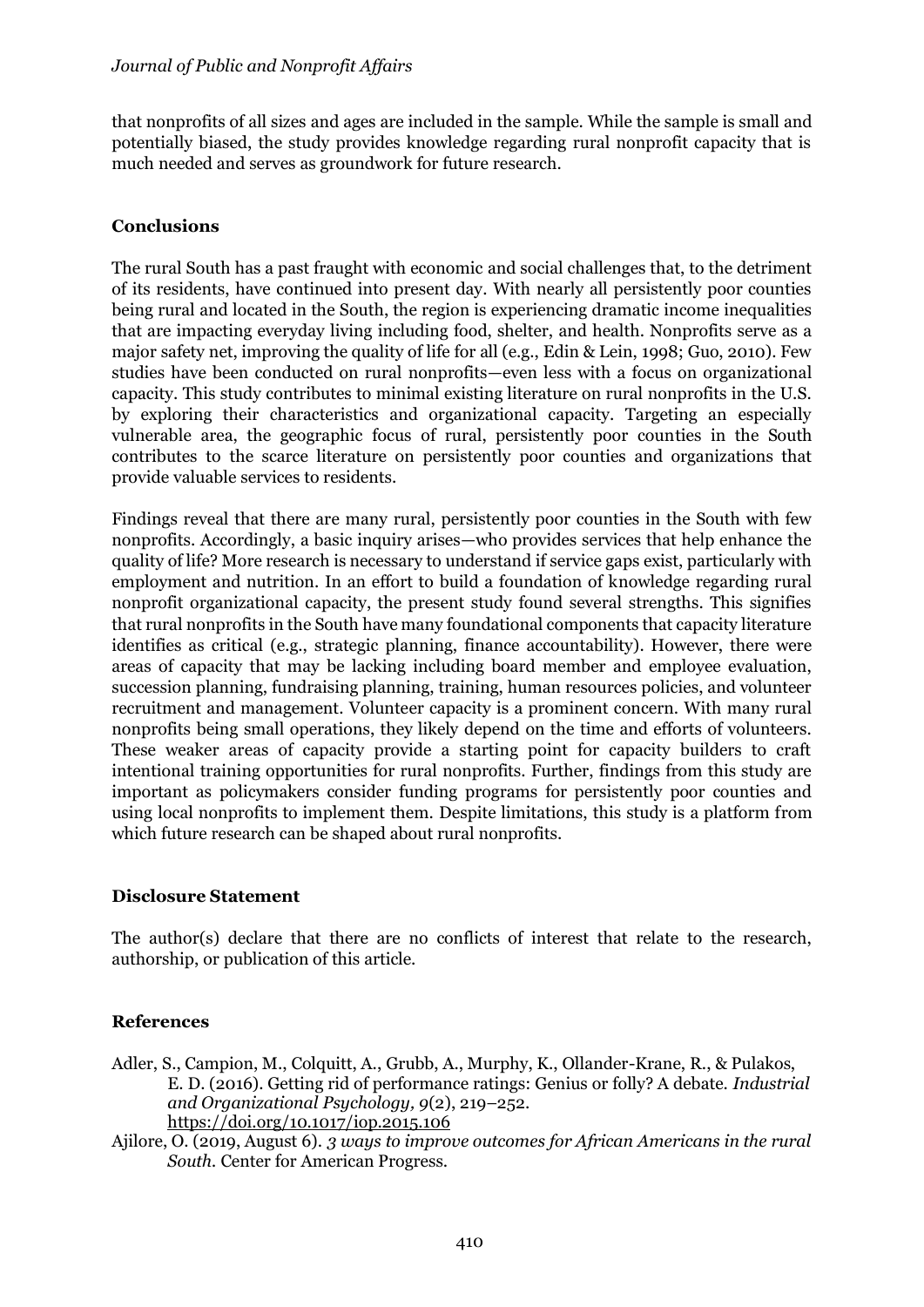https://www.americanprogress.org/issues/economy/reports/2019/08/06/470913/3 -ways-improve-outcomes-african-americans-rural-south/

Ajilore, O., & Willingham, Z. (2019, July 17). *Redefining rural America.* Center for American Progress.

https://www.americanprogress.org/issues/economy/reports/2019/07/17/471877/re defining-rural-america/

- Alliance for Better Nonprofits. (n.d.). Meet the Alliance for Better Nonprofits. https://www.betternonprofits.org/about
- Alliance for Better Nonprofits & Knoxville Leadership Foundation. (2017). ABN/KLF organizational assessment.
- Anderson, T. (2017). *Constraints of rural America and their impact on composition and governance of nonprofit boards*, (Publication No. 1994208472). [Doctoral dissertation, University of South Dakota]. ProQuest Dissertations & Theses Global.
- Andersson, F., Faulk, L., & Stewart, A. (2016). Toward more targeted capacity building: Diagnosing capacity needs across organizational life stages. *Voluntas, 27*, 2860– 2888. https://doi.org/10.1007/s11266-015-9634-7
- Arneal, L. (2015, August 4). *Report: Rural-based organizations receive fewer grants than urban NPOs.* [http://nonprofithub.org/grant-writing/report-rural-based](http://nonprofithub.org/grant-writing/report-rural-based-organizations-receive-fewer-grants-than-urban-npos/)[organizations-receive-fewer-grants-than-urban-npos/](http://nonprofithub.org/grant-writing/report-rural-based-organizations-receive-fewer-grants-than-urban-npos/)

Benefield, E., & Edwards, R. (1998). Fundraising. In R. Edwards, J. Yankey, & M. Altpeter (Eds.), *Skills for effective management of nonprofit organizations,* (pp. 59–77). NASW Press.

- Bennett, K. J., Probst, J. C., & Pumkam, C. (2011). Obesity among working age adults: The role of county-level persistent poverty in rural disparities. *Health & Place, 17*(5), 1174–1181. https://doi.org/10.1016/j.healthplace.2011.05.012
- Besel, K., Williams, C. L., & Klak, J. (2011). Nonprofit sustainability during times of uncertainty. *Nonprofit Management and Leadership, 22*(1), 53–65. https://doi.org/10.1002/nml.20040
- BoardSource. (2017). *Leading with intent.* https://leadingwithintent.org/
- BoardSource. (n.d.). *Assessing board performance*.

[https://boardsource.org/fundamental-topics-of-nonprofit-board-service/assessing](https://boardsource.org/fundamental-topics-of-nonprofit-board-service/assessing-board-performance/)[board-performance/](https://boardsource.org/fundamental-topics-of-nonprofit-board-service/assessing-board-performance/)

Bridgespan Group, The. (2011). *Data point: Employee development as a weakness in many nonprofits.* [https://www.bridgespan.org/bridgespan/images/articles/data-point](https://www.bridgespan.org/bridgespan/images/articles/data-point-employee-development-weaknesses/DatapointEmployeeDevelopmentAWeakness.pdf)[employee-development-](https://www.bridgespan.org/bridgespan/images/articles/data-point-employee-development-weaknesses/DatapointEmployeeDevelopmentAWeakness.pdf)

[weaknesses/DatapointEmployeeDevelopmentAWeakness.pdf](https://www.bridgespan.org/bridgespan/images/articles/data-point-employee-development-weaknesses/DatapointEmployeeDevelopmentAWeakness.pdf)

Browne, T., Priester, M. A., Clone, S., Iachini, A., DeHart, D., & Hock, R. (2016). Barriers and facilitators to substance use treatment in the rural South: A qualitative study. *The Journal of Rural Health, 32*(1), 92–101. https://doi.org/10.1111/jrh.12129

Campbell University. (2018). *About rural philanthropy*. [https://www.campbell.edu/about/research/rural-philanthropic-analysis/about](https://www.campbell.edu/about/research/rural-philanthropic-analysis/about-rural-philanthropy/)[rural-philanthropy/](https://www.campbell.edu/about/research/rural-philanthropic-analysis/about-rural-philanthropy/)

Center on Philanthropy. (2010). *Charitable giving by type of community: Comparing donation patterns of rural and urban donors.* [https://philanthropy.iupui.edu/files/research/2010spring\\_ruralurbanphilanthropy.](https://philanthropy.iupui.edu/files/research/2010spring_ruralurbanphilanthropy.pdf) [pdf](https://philanthropy.iupui.edu/files/research/2010spring_ruralurbanphilanthropy.pdf)

- Clyburn, J. E. (2014). Developing the will and the way to address persistent poverty in America. *Harvard Journal on Legislation, 51*(1), 1–18. https://harvardjol.com/wpcontent/uploads/sites/17/2014/03/Clyburn1.pdf
- Comp, T., Fehr, J., & Campbell, J. (2012). Volunteers for rural watersheds research report. http://www.ruralvolunteer.org/pages/Research-Behind-the-Toolkit.cfm
- Dalaker, J. (2021, February 24). *The 10-20-30 provision: Defining persistent poverty counties.* <https://fas.org/sgp/crs/misc/R45100.pdf>
- Despard, M. (2016a). Can nonprofit capacity be measured? *Nonprofit and Voluntary Sector Quarterly, 46*(3), 607–626. https://doi.org/10.1177/0899764016661425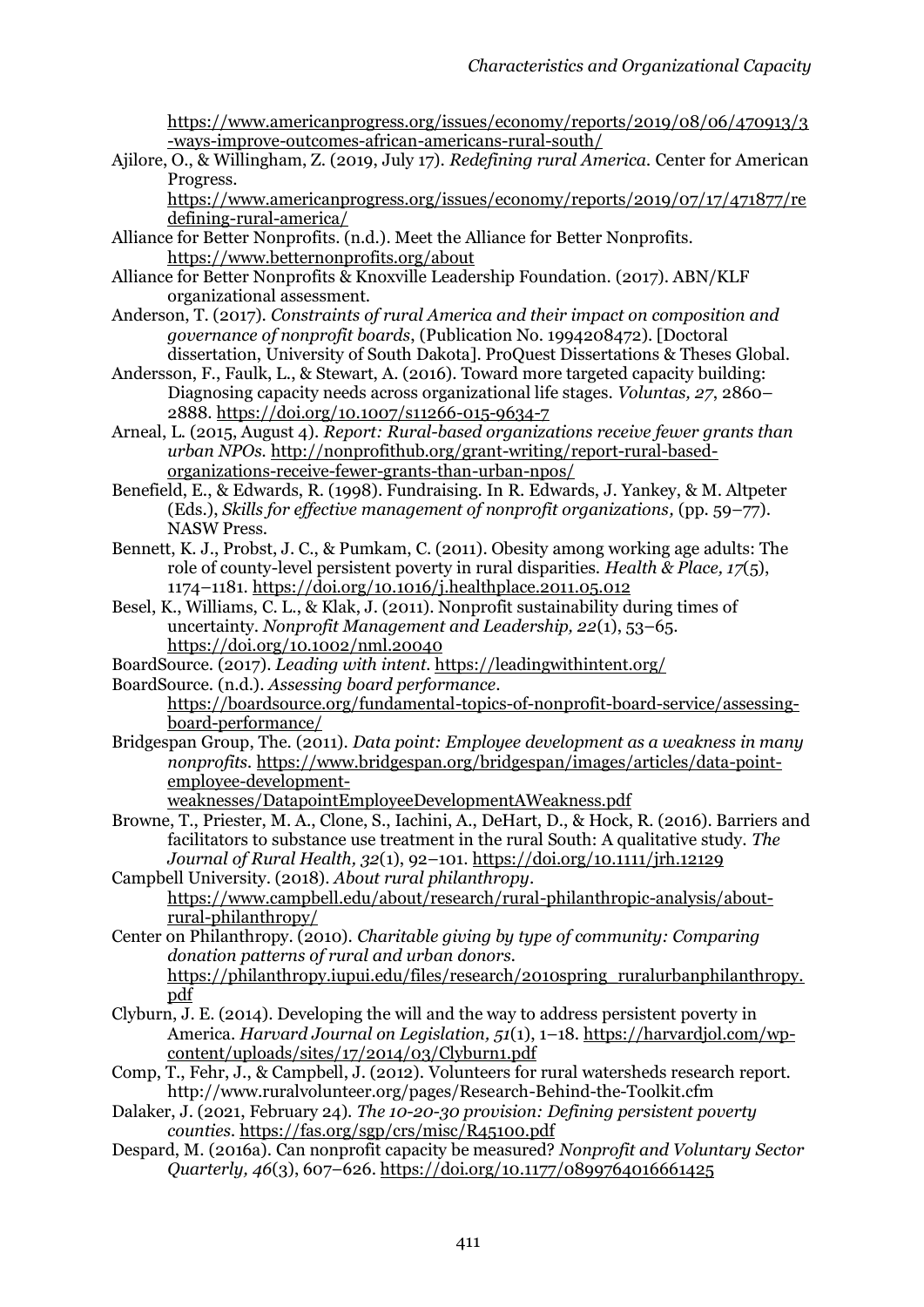Despard, M. (2016b). Strengthening evaluation in nonprofit human service organizations: Results of a capacity-building experiment. *Human Service Organizations: Management, Leadership & Governance, 40*(4), 352–368. https://doi.org/10.1080/23303131.2016.1140101

Deutsch, W., Lhotka, L., & Ruiz-Córdova, S. (2009). Group dynamics and resource availability of a long-term volunteer water-monitoring program. *Society & Natural Resources, 22*(7), 637–649. https://doi.org/10.1080/08941920802078216

- De Vita, C., & Fleming, C. (2001, April 1). *Building capacity in nonprofit organizations*. Urban Institute. https://www.urban.org/research/publication/building-capacitynonprofit-organizations
- Edin, K., & Lein, L. (1998). The private safety net: The role of charitable organizations in the lives of the poor. *Housing Policy Debate, 9*(3), 541–573. https://doi.org/10.1080/10511482.1998.9521307
- Edwards, M. B., Theriault, D. S., Shores, K. A., & Melton, K. M. (2014). Promoting youth physical activity in rural Southern communities: Practitioner perceptions of environmental opportunities and barriers. *The Journal of Rural Health, 30*(4), 379– 387. https://doi.org/10.1111/jrh.12072
- Fanburg, S. (2011, November 1). Rural nonprofits lag on revenue, access. *The Nonprofit Times*. [http://www.thenonprofittimes.com/news-articles/rural-nonprofits-lag-on](http://www.thenonprofittimes.com/news-articles/rural-nonprofits-lag-on-revenue-access/)[revenue-access/](http://www.thenonprofittimes.com/news-articles/rural-nonprofits-lag-on-revenue-access/)
- Fink, B., & Engel, J. (2006). *Capacity benchmarking tool for faith- and community-based organizations,* Abt Associates, Inc. [https://archive.acf.hhs.gov/programs/ocs/ccf/about\\_ccf/benchmarking\\_tool/Bench](https://archive.acf.hhs.gov/programs/ocs/ccf/about_ccf/benchmarking_tool/Benchmarking.pdf) [marking.pdf](https://archive.acf.hhs.gov/programs/ocs/ccf/about_ccf/benchmarking_tool/Benchmarking.pdf)
- Glasmeier, A. K. (2002). One nation, pulling apart: The basis of persistent poverty in the USA. *Progress in Human Geography, 26*(2), 155–173. doi:10.1191/0309132502ph362ra
- Goler, L., Gale, J., & Grant, A. (2016). Let's not kill performance evaluations yet. *Harvard Business Review*. https://hbr.org/2016/11/lets-not-kill-performance-evaluations-yet
- Grønbjerg, K. A., & Paarlberg, L. (2001). Community variations in the size and scope of the nonprofit sector: Theory and preliminary findings. *Nonprofit and Voluntary Sector Quarterly, 30*(4), 684–706. https://doi.org/10.1177/0899764001304004

GuideStar by Candid. (2019). *Data sets for research*. <https://learn.guidestar.org/products/data-sets-for-research>

- Guo, B. (2010). Beyond the public safety net: The role of nonprofits in addressing material hardship of low-income households. *Nonprofit and Voluntary Sector Quarterly, 39*(5), 784–801. https://doi.org/10.1177/0899764009334307
- Hager, M. & Brudney, J. (2021). *Volunteer management capacity in America's charities: Benchmarking a Pre-Pandemic Field and Assessing Future Directions*. Arizona State University.
- [https://www.volunteeralive.org/docs/Hager\\_Brudney\\_VMC2\\_2021\\_brief.pdf](https://www.volunteeralive.org/docs/Hager_Brudney_VMC2_2021_brief.pdf) Helseth, C. (2014, November 18). *Volunteering: A win-win for seniors and rural*
- *communities.* RHI Hub[. https://www.ruralhealthinfo.org/rural](https://www.ruralhealthinfo.org/rural-monitor/volunteering-seniors/)[monitor/volunteering-seniors/](https://www.ruralhealthinfo.org/rural-monitor/volunteering-seniors/)
- Hester, J. (2017, May 8). *Rural American is hungry.* Bloomberg. [https://www.citylab.com/equity/2017/05/hunger-in-rural-america-map-meal-gap](https://www.citylab.com/equity/2017/05/hunger-in-rural-america-map-meal-gap-report/525549/)[report/525549/](https://www.citylab.com/equity/2017/05/hunger-in-rural-america-map-meal-gap-report/525549/)
- Housing Assistance Council. (2012, April). *Race and ethnicity in rural America.* Rural Research Brief. [http://www.ruralhome.org/storage/research\\_notes/rrn-race-and](http://www.ruralhome.org/storage/research_notes/rrn-race-and-ethnicity-web.pdf)[ethnicity-web.pdf](http://www.ruralhome.org/storage/research_notes/rrn-race-and-ethnicity-web.pdf)
- Humble, M. N., Lewis, M. L., Scott, D. L., & Herzog, J. R. (2013). Challenges in rural social work practice: When support groups contain your neighbors, church members, and the PTA. *Social Work with Groups, 36*(2–3), 249–258. https://doi.org/10.1080/ 01609513.2012.753807
- Internal Revenue Service. (2017). *Exemption requirements—501(c)(3) organizations.*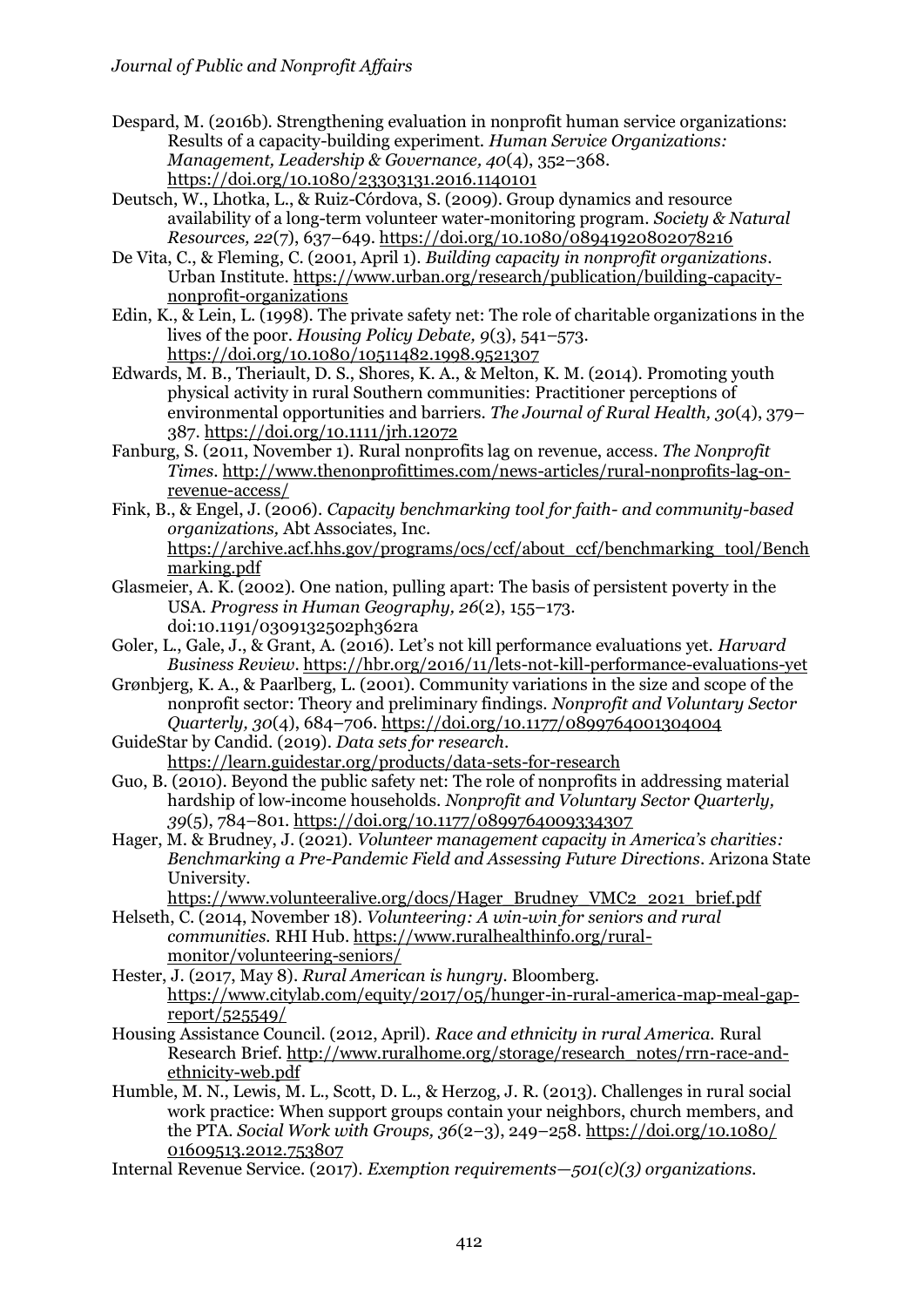[https://www.irs.gov/charities-non-profits/charitable-organizations/exemption](https://www.irs.gov/charities-non-profits/charitable-organizations/exemption-requirements-section-501c3-organizations)[requirements-section-501c3-organizations](https://www.irs.gov/charities-non-profits/charitable-organizations/exemption-requirements-section-501c3-organizations)

Jimenez, L., McDaniels, A., & Shapiro, S. (2018, January 17). *Public schools must address disparities in discipline rates.* Center for American Progress. https://www.americanprogress.org/issues/education-k-

12/news/2018/01/17/444972/public-schools-must-address-disparities-disciplinerates/

- Karsh, E., & Fox, A. (2014). *The only grant-writing book you'll ever need,* (Vol. 4). Basic Books.
- Kerstetter, K., Green, J. J., & Phillips, M. (2014). Collective action to improve rural community wellbeing: Opportunities and constraints in the Mississippi Delta. *Rural Society, 23*(3), 257–269. https://doi.org/10.1080/10371656.2014.11082069
- Klein, A., Brown, M., Small, M., Tucker, D., Rischer, R., & Walsh, C. (2009, June). *Evaluation of the rural domestic violence and child victimization grant program special initiative: Faith-based and community organization pilot program.* Rural Pilot Program.<https://www.ncjrs.gov/pdffiles1/nij/grants/228192.pdf>
- Kneebone, E. (2016, October 4). *Tackling persistent poverty: Three challenges for the 10- 20-30 plan.* Brookings[. https://www.brookings.edu/research/tackling-persistent](https://www.brookings.edu/research/tackling-persistent-poverty-three-challenges-for-the-10-20-30-plan/)[poverty-three-challenges-for-the-10-20-30-plan/](https://www.brookings.edu/research/tackling-persistent-poverty-three-challenges-for-the-10-20-30-plan/)
- Knudsen, A. D. (2016). *An organizational assessment for the Boys & Girls Clubs of South Park using community capital frameworks*, (Publication No. 1870036422). [Doctoral dissertation, North Dakota State University]. ProQuest Dissertations & Theses Global.
- Lee, G. A. (2011). *Institution building for sustainability: A multi-case analysis of entrepreneurial networks in distressed rural regions*, (Publication No. 1759157143). [Doctoral dissertation, University of Maryland University College]. ProQuest Dissertations & Theses Global.
- Light, P. (2004). *Sustaining nonprofit performance: The case for capacity building and the evidence to support it.* The Brookings Institution.
- Lin, W., & Wang, Q. (2015). What helped nonprofits weather the Great Recession? *Nonprofit Management and Leadership, 26*(3), 257–276. https://doi.org/10.1002/nml.21197
- McLean, C. (2014). Vital records: Births and deaths in the nonprofit sector. *Nonprofit Quarterly.* https://nonprofitquarterly.org/vital-records-births-and-deaths-in-thenonprofit-sector/
- McDougle, L. M. (2015). The accuracy of the core files for studying nonprofit location. *Nonprofit and Voluntary Sector Quarterly, 44*(3), 609–624. https://doi.org/10.1177/0899764015573873
- McKeever, B. (2018). *The nonprofit sector in brief 2018.* National Center for Charitable Statistics.<https://nccs.urban.org/publication/nonprofit-sector-brief-2018>
- Minzner, A., Klerman, J. A., Markovitz, C. E., & Fink, B. (2014). The impact of capacity building programs on nonprofits: A random assignment evaluation. *Nonprofit and Voluntary Sector Quarterly, 43*(3), 547–569. https://doi.org/10.1177/0899764013491013
- National Center for Charitable Statistics. (n.d.). *National taxonomy of exempt entities.* <https://nccs.urban.org/classification/national-taxonomy-exempt-entities>
- National Council of Nonprofits. (n.d.). *Succession planning for nonprofits—Managing leadership transitions*. [https://www.councilofnonprofits.org/tools](https://www.councilofnonprofits.org/tools-resources/succession-planning-nonprofits-managing-leadership-transitions)[resources/succession-planning-nonprofits-managing-leadership-transitions](https://www.councilofnonprofits.org/tools-resources/succession-planning-nonprofits-managing-leadership-transitions)
- National Rural Health Association. (n.d.). *About rural healthcare.*
- [https://www.ruralhealthweb.org/about-nrha/about-rural-health-care#\\_ftn1](https://www.ruralhealthweb.org/about-nrha/about-rural-health-care#_ftn1) Neuhoff, A., & Dunckelman, A. (2011). *Small but tough: Nonprofits in rural America*. The

Bridgespan Group. [https://www.bridgespan.org/insights/library/funding](https://www.bridgespan.org/insights/library/funding-strategy/small-but-tough-nonprofits-in-rural-america)[strategy/small-but-tough-nonprofits-in-rural-america](https://www.bridgespan.org/insights/library/funding-strategy/small-but-tough-nonprofits-in-rural-america)

QuestionPro. (2019). *Powerful survey software made easy*[. https://www.questionpro.com/](https://www.questionpro.com/)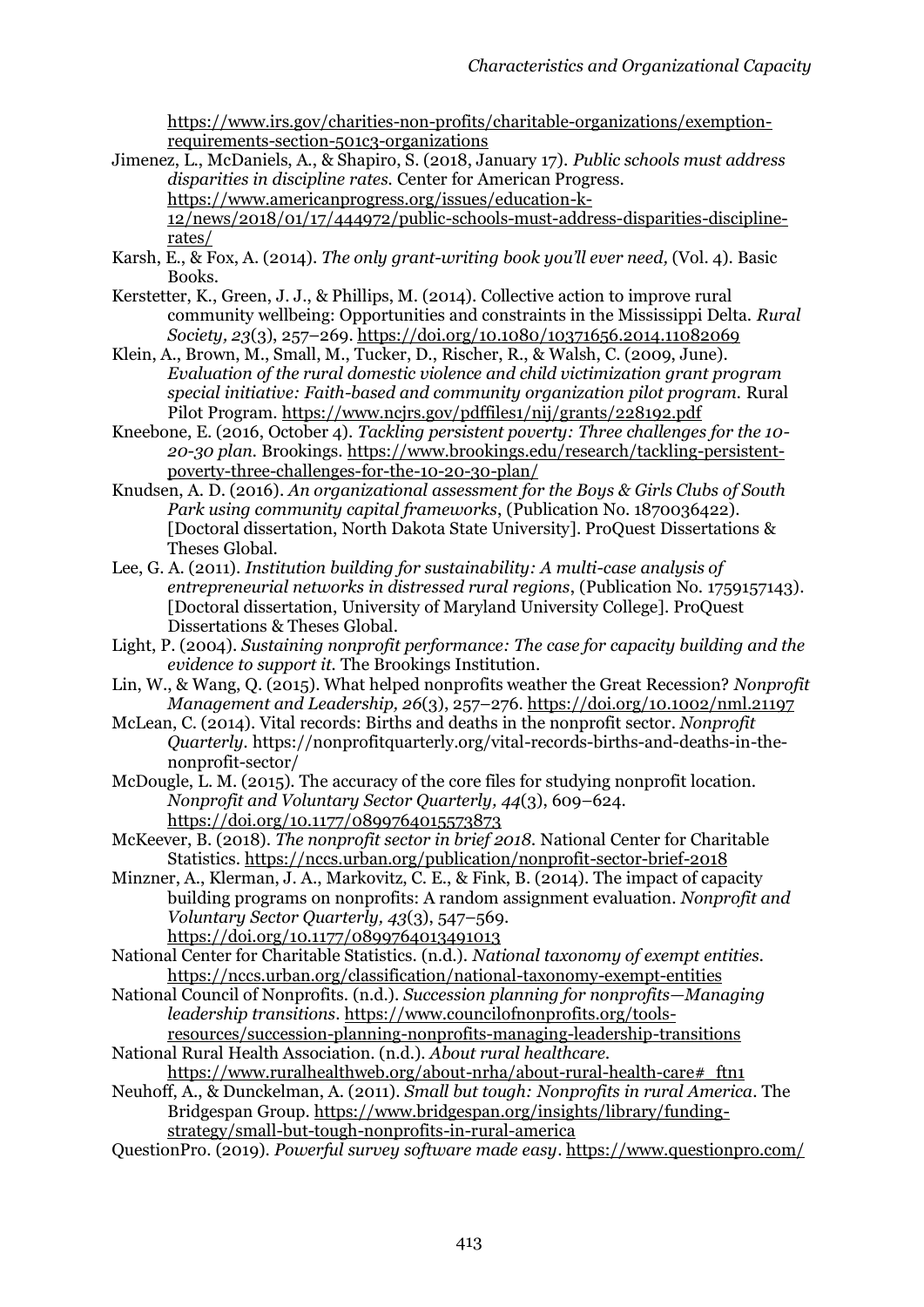- Partners for Rural Transformation. (2019). *Transforming persistent poverty in America: How community development financial institutions drive economic opportunity*. [https://fahe.org/wp-content/uploads/Partners-for-Rural-Transformation-](https://fahe.org/wp-content/uploads/Partners-for-Rural-Transformation-DRAFT.pdf)[DRAFT.pdf](https://fahe.org/wp-content/uploads/Partners-for-Rural-Transformation-DRAFT.pdf)
- Ralston, M., Johnson, K., Hossfeld, L., & Beech, B. (2019). Examining the nexus of obesity, mental health and rural county level food access: Testing the enduring role of persistent poverty. *Journal of Sociology Social Welfare, 46*(2), 101–124. <https://scholarworks.wmich.edu/jssw/vol46/iss2/4>
- Salamon, L. M. (2014). *The resilient sector revisited: The new challenge to nonprofit America*. Washington DC: Brookings Institution Press.
- Sanders, R. E. (2014). *Fundraising in rural America: Applying best practices to nonprofit board development strategies*, (Publication No. 1512217681). [Doctoral dissertation, Capella University]. ProQuest Dissertations & Theses Global.
- Scales, T., Streeter, C., & Cooper, H. (2013*). Rural social work: Building and sustaining community capacity*. John Wiley & Sons, Inc.
- Seale, E. K. (2010). *Serving the poor: A comparative case study of an urban and a rural county in North Carolina*, (Publication No. 759832313). [Doctoral dissertation, North Carolina State University]. ProQuest Dissertations & Theses Global.
- Sherman, A. L., & Stanakis, M. (2002). *Building fruitful collaboration between Florida's faith communities and one stop career centers*. Hudson Institute-Faith in Communities.
- Sidford, H., & Rabkin, N. (2014). *The public benefits and value of arts & culture: What have we learned and why does it matter?* League of American Orchestras. https://americanorchestras.org/conference2015/wp-content/uploads/2014/12/The-Public-Benefits-and-Value-of-Arts-and-Culture-2014.pdf
- Singh, G. K., Daus, G. P., Allender, M., Ramey, C. T., Martin, E. K., Perry, C., De Los Reyes, A. A., & Vedamuthu, I. P. (2017). Social determinants of health in the United States: Addressing major health inequality trends for the nation, 1935–2016. *International Journal of MCH and AIDS, 6*(2), 139–164. https://doi.org/10.21106/ijma.236
- Sobeck, J. L. (2008). How cost-effective is capacity building in grassroots organizations? *Administration in Social Work, 32*(2), 49–68. doi:10.1300/j147v32n02\_04
- Southeastern Council of Foundations. (2017). *Philanthropy as the South's passing gear: Fulfilling the promise.*

https://missioninvestors.org/sites/default/files/resources/Philanthropy%20as%20t he%20South%27s%20Passing%20Gear.pdf

- Sweet, K. L. (2013). *The attitude and lived experience of nonprofit employees in the rural community: A phenomenological study*, (Publication No. 1438163216). [Doctoral dissertation, Capella University]. ProQuest Dissertations & Theses Global.
- Taylor, J., Novoa, C., Hamm, K., & Phadke, S. (2019, May 2). *Eliminating racial disparities in maternal and infant mortality: A comprehensive policy blueprint.* Center for American Progress.

https://www.americanprogress.org/issues/women/reports/2019/05/02/469186/eli minating-racial-disparities-maternal-infant-mortality/

- Thomas, A., Lowe, B., Fulkerson, G., & Smith, P. (2011*). Critical rural theory: Structure, space and culture*, (1st ed.). Lexington Books.
- Tighe, J. R. (2013). Responding to the foreclosure crisis in Appalachia: A policy review and survey of housing counselors. *Housing Policy Debate, 23*(1), 111–143. https://doi.org/10.1080/10511482.2012.751931
- Tran, C. (2018, December 17). *For rural Americans, healthcare and hospitals can be far away.* Bloomberg City Lab. https://www.bloomberg.com/news/articles/2018-12- 17/for-rural-americans-a-hospital-may-be-30-minutes-away
- Vera Institute of Justice. (2017, June 13). *Rural America has highest jail incarceration rates in the U.S. despite low crime rates, new report reveals*. [Press Release]. https://www.vera.org/newsroom/rural-america-has-highest-jail-incarceration-ratesin-the-u-s-despite-low-crime-rates-new-report-reveals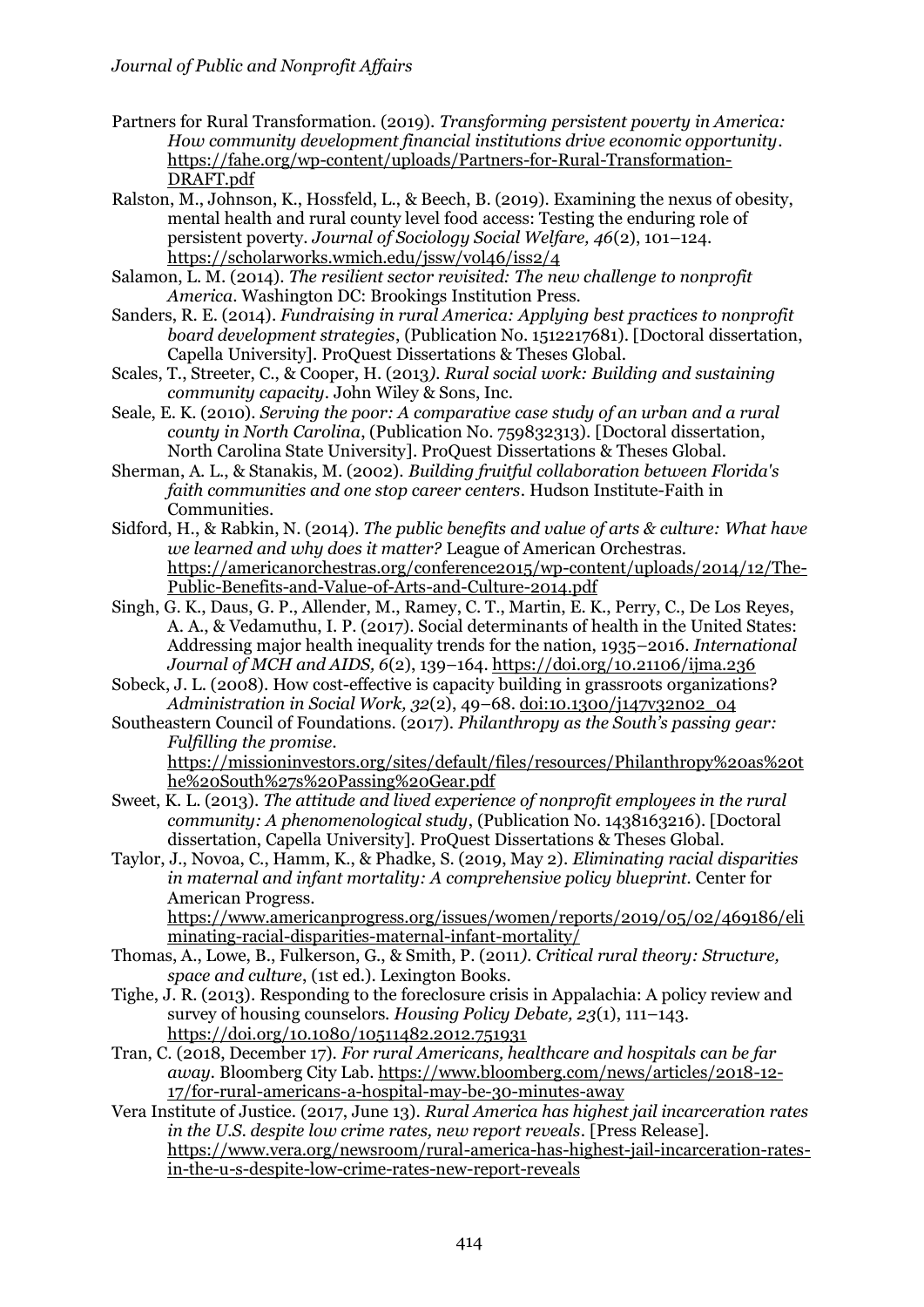- United States Census Bureau. (n.d.). *Census regions and divisions of the United States.*  [https://www2.census.gov/geo/pdfs/maps-data/maps/reference/us\\_regdiv.pdf](https://www2.census.gov/geo/pdfs/maps-data/maps/reference/us_regdiv.pdf)
- United States Department of Agriculture/Economic Research Service. (2017a). *Rural education at a glance, 2017 edition*[. https://www.ers.usda.gov/publications/pub](https://www.ers.usda.gov/publications/pub-details/?pubid=83077)[details/?pubid=83077](https://www.ers.usda.gov/publications/pub-details/?pubid=83077)
- United States Department of Agriculture/Economic Research Service. (2017b). *County typology codes: 2015 ERS county typology codes, 2015 edition*. <https://www.ers.usda.gov/data-products/county-typology-codes/>

United States Department of Agriculture/Economic Research Service. (2019a). *Rural poverty & well-being*. [https://www.ers.usda.gov/topics/rural-economy](https://www.ers.usda.gov/topics/rural-economy-population/rural-poverty-well-being/)[population/rural-poverty-well-being/](https://www.ers.usda.gov/topics/rural-economy-population/rural-poverty-well-being/)

- United States Department of Agriculture/Economic Research Service. (2019b). *State fact sheets*. <https://www.ers.usda.gov/data-products/state-fact-sheets/>
- Walker, J. (2017). Solving the world's biggest problems: Better philanthropy through systems change. *Stanford Social Innovation Review*.
- https://ssir.org/articles/entry/better\_philanthropy\_through\_systems\_change Walters, J. E. (2020). Organizational capacity of nonprofit organizations in rural areas of the
	- United States: A scoping review. *Human Service Organizations: Management, Leadership & Governance*, *44*(1), 1–29.
		- https://doi.org/10.1080/23303131.2019.1696909
- Walters, J. E. (2021). More than meets the eye: Organizational capacity of nonprofits in the poor, rural South. *Journal of Rural Studies, 86*, 497–507. https://doi.org/10.1016/j.jrurstud.2021.07.017
- Walters, J. E., Jones, A. E., & Brown, A. R. (2020). Work experiences of rural social workers: A look into job satisfaction, burnout, and organizational commitment. *Journal of Social Service Research, 46*(6), 770–788. https://doi.org/10.1080/01488376.2019.1658030
- Walters, J. E., Brown, A. R., Wallis, D., & Snow, J. (2021). Emerging areas of organizational capacity and their relationship to organizational characteristics, [Manuscript under review]. Utah State University.
- Weber, B., & Miller, K. (2017). Poverty in rural America then and now. In A. Tickamyer, J. Sherman, & J. Warlick (Eds.), *Rural poverty in the United States*, (pp. 28-64). Columbia University Press.
- Wiltz, T. (2016, October 20). *Can the arts help save rural America?* Pew Research Center. https://www.pewtrusts.org/en/research-andanalysis/blogs/stateline/2016/10/20/can-the-arts-help-save-rural-america
- Wolff, R. D. (2021, February 5). *Rural housing, race and persistent poverty.* Enterprise Community. https://www.enterprisecommunity.org/blog/rural-housing-race-andpersistent-poverty
- Yung, B., Leahy, P., Deason, L. M., Fischer, R. L., Perkins, F., Clasen, C., & Sharma, M. (2008). Capacity-building needs of minority health nonprofits*. Evaluation and Program Planning, 31*(4), 382–391. https://doi.org/10.1016/j.evalprogplan.2008.08.001

# **Author Biographies**

**Dr. Jayme Walters** is an Assistant Professor and director of the Transforming Communities Institute in the Department of Social Work at Utah State University. Dr. Walters' research specialization is nonprofits as mechanisms for improving the quality of life in rural communities. She has several peer-reviewed publications regarding rural nonprofit practice in journals such as *Journal of Rural Studies* and *Human Service Organizations: Management, Leadership & Governance*.